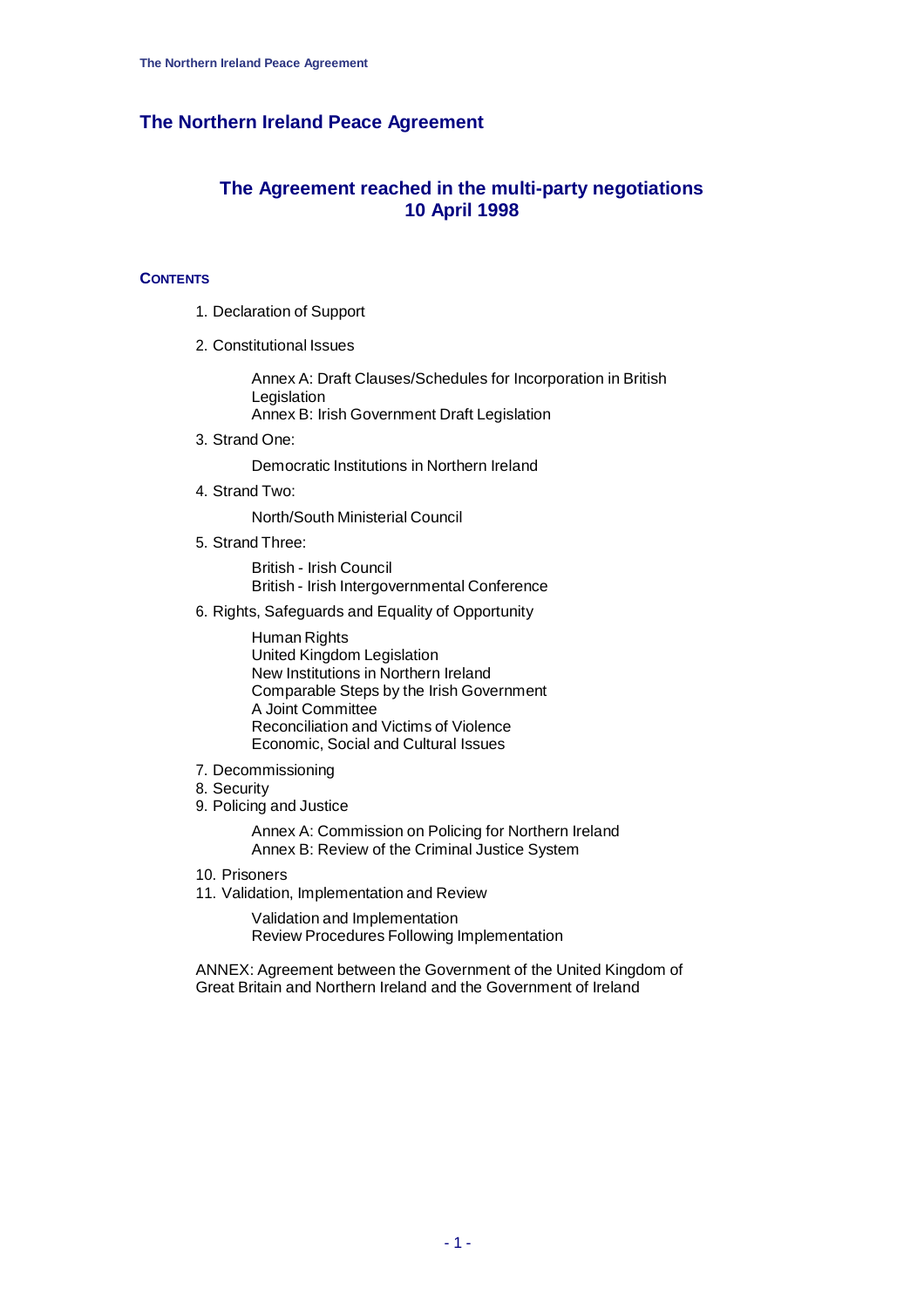# **DECLARATION OF SUPPORT**

1. We, the participants in the multi-party negotiations, believe that the agreement we have negotiated offers a truly historic opportunity for a new beginning.

2. The tragedies of the past have left a deep and profoundly regrettable legacyof suffering. We must never forget those who have died or been injured, and their families. But we can best honour them through a fresh start, in which we firmly dedicate ourselves to the achievement of reconciliation, tolerance, and mutual trust, and to the protection and vindication of the human rights of all.

3. We are committed to partnership, equality and mutual respect as the basis of relationships within Northern Ireland, between North and South, and between these islands.

4. We reaffirm our total and absolute commitment to exclusivelydemocratic and peaceful means of resolving differences on political issues, and our opposition to any use or threat of force byothers for any political purpose, whether in regard to this agreement or otherwise.

5. We acknowledge the substantial differences between our continuing, and equally legitimate, political aspirations. However, we will endeavour to strive in every practical way towards reconciliation and rapprochement within the framework of democratic and agreed arrangements. We pledge that we will, in good faith, work to ensure the success of each and every one of the arrangements to be established under this agreement. It is accepted that all of the institutional and constitutional arrangements - an Assembly in Northern Ireland, a North/South Ministerial Council, implementation bodies, a British-Irish Counciland a British-Irish Intergovernmental Conference and anyamendments to British Acts of Parliament and the Constitution of Ireland - are interlocking and interdependent and that in particular the functioning of the Assembly and the North/South Council are so closely inter-related that the success of each depends on that of the other.

6. Accordingly, in a spirit of concord, we strongly commend this agreement to the people, North and South, for their approval.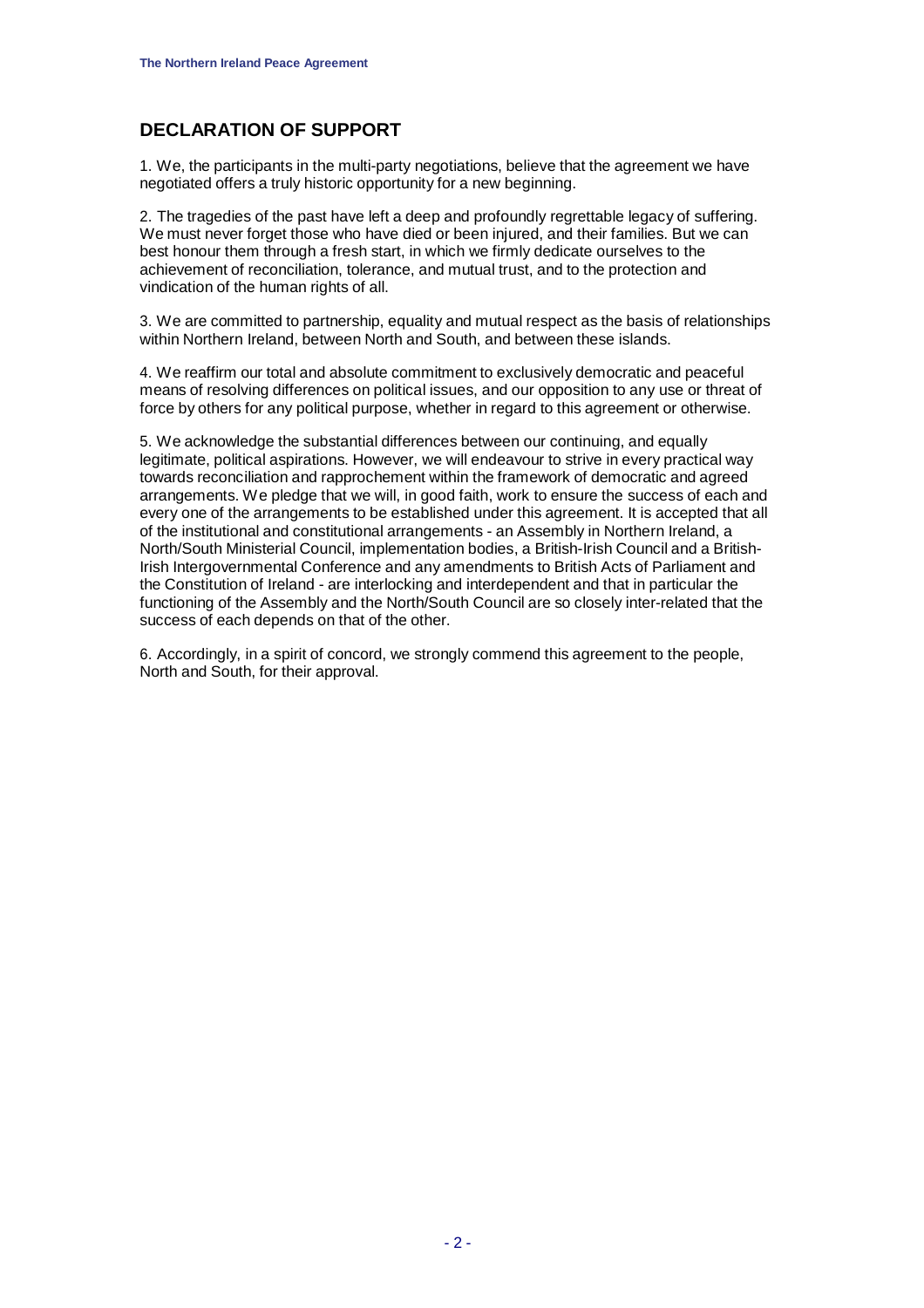## **CONSTITUTIONAL ISSUES**

1. The participants endorse the commitment made by the British and Irish Governments that, in a new British-Irish Agreement replacing the Anglo-Irish Agreement, they will:

(i) recognise the legitimacy of whatever choice is freely exercised by a majority of the people of Northern Ireland with regard to its status, whether they prefer to continue to support the Union with Great Britain or a sovereign united Ireland:

(ii) recognise that it is for the people of the island of Ireland alone, by agreement between the two parts respectively and without external impediment, to exercise their right of self-determination on the basis of consent, freely and concurrently given, North and South, to bring about a united Ireland, if that is their wish, accepting that this right must be achieved and exercised with and subject to the agreement and consent of a majority of the people of Northern Ireland;

(iii) acknowledge that while a substantial section of the people in Northern Ireland share the legitimate wish of a majority of the people of the island of Ireland for a united Ireland, the present wish of a majority of the people of Northern Ireland, freely exercised and legitimate, is to maintain the Union and, accordingly, that Northern Ireland's status as part of the United Kingdom reflects and relies upon that wish; and that it would be wrong to make any change in the status of Northern Ireland save with the consent of a majority of its people;

(iv) affirm that if, in the future, the people of the island of Ireland exercise their right of self-determination on the basis set out in sections (i) and (ii) above to bring about a united Ireland, it will be a binding obligation on both Governments to introduce and support in their respective Parliaments legislation to give effect to that wish;

(v) affirm that whatever choice is freelyexercised bya majority of the people of Northern Ireland, the power of the sovereign government with jurisdiction there shall be exercised with rigorous impartiality on behalf of all the people in the diversityof their identities and traditions and shall be founded on the principles of full respect for, and equality of, civil, political, social and cultural rights, of freedom from discrimination for all citizens, and of parity of esteem and of just and equal treatment for the identity. ethos, and aspirations of both communities;

(vi) recognise the birthright of all the people of Northern Ireland to identify themselves and be accepted as Irish or British, or both, as they may so choose, and accordingly confirm that their right to hold both British and Irish citizenship is accepted by both Governments and would not be affected by any future change in the status of Northern Ireland.

2. The participants also note that the two Governments have accordingly undertaken in the context of this comprehensive political agreement, to propose and support changes in, respectively, the Constitution of Ireland and in British legislation relating to the constitutional status of Northern Ireland.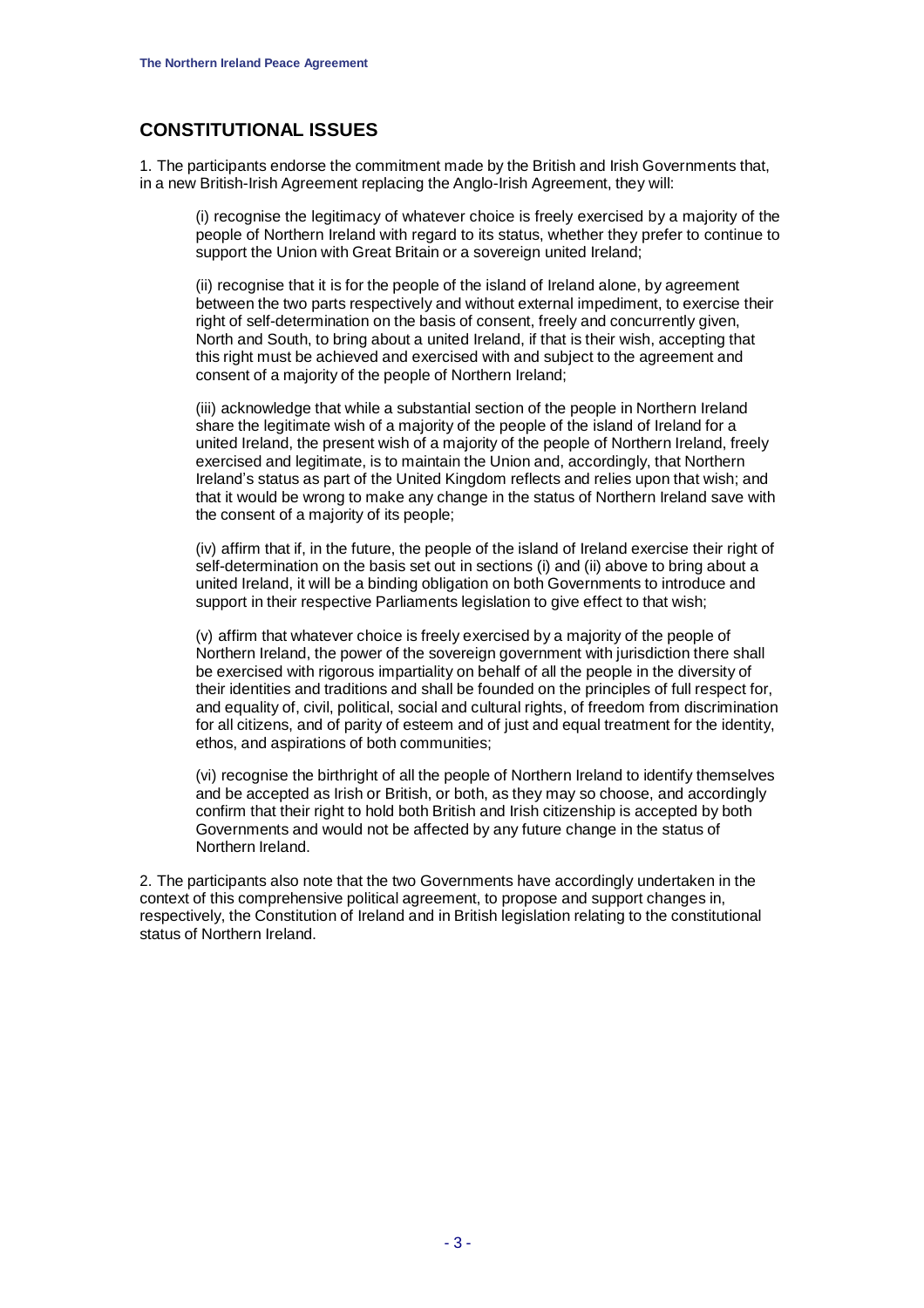## **ANNEX A**

#### **DRAFT CLAUSES/SCHEDULES FOR INCORPORATION IN BRITISH LEGISLATION**

1. (1) It is hereby declared that Northern Ireland in its entirety remains part of the United Kingdom and shall not cease to be so without the consent of a majority of the people of Northern Ireland voting in a poll held for the purposes of this section in accordance with Schedule 1.

(2) But if the wish expressed by a majority in such a poll is that Northern Ireland should cease to be part of the United Kingdom and form part of a united Ireland, the Secretary of State shall lay before Parliament such proposals to give effect to that wish as may be agreed between Her Majesty's Government in the United Kingdom and the Government of Ireland.

2. The Government of Ireland Act 1920 is repealed; and this Act shall have effect notwithstanding anyother previous enactment.

#### **SCHEDULE 1**

#### **POLLS FOR THE PURPOSE OF SECTION 1**

1. The Secretary of State may by order direct the holding of a poll for the purposes of section 1 on a date specified in the order.

2. Subject to paragraph 3, the Secretary of State shall exercise the power under paragraph 1 if at any time it appears likely to him that a majority of those voting would express a wish that Northern Ireland should cease to be part of the United Kingdom and form part of a united Ireland.

3. The Secretary of State shall not make an order under paragraph 1 earlier than seven years after the holding of a previous poll under this Schedule.

4. (Remaining paragraphs along the lines of paragraphs 2 and 3 of existing Schedule 1 to 1973 Act.)

#### **ANNEX B**

#### **IRISH GOVERNMENT DRAFT LEGISLATION TO AMEND THE CONSTITUTION**

Add to Article 29 the following sections:

#### **7.**

1°. The State may consent to be bound by the British-Irish Agreement done at Belfast on the 10th day of April 1998, hereinafter called the Agreement.

2°. Any institution established byor under the Agreement mayexercise the powers and functions thereby conferred on it in respect of all or any part of the island of Ireland notwithstanding anyother provision of this Constitution conferring a like power or function on any person or any organ of State appointed under or created or established by or under this Constitution. Any power or function conferred on such an institution in relation to the settlement or resolution of disputes or controversies may be in addition to or in substitution for any like power or function conferred by this Constitution on any such person or organ of State as aforesaid.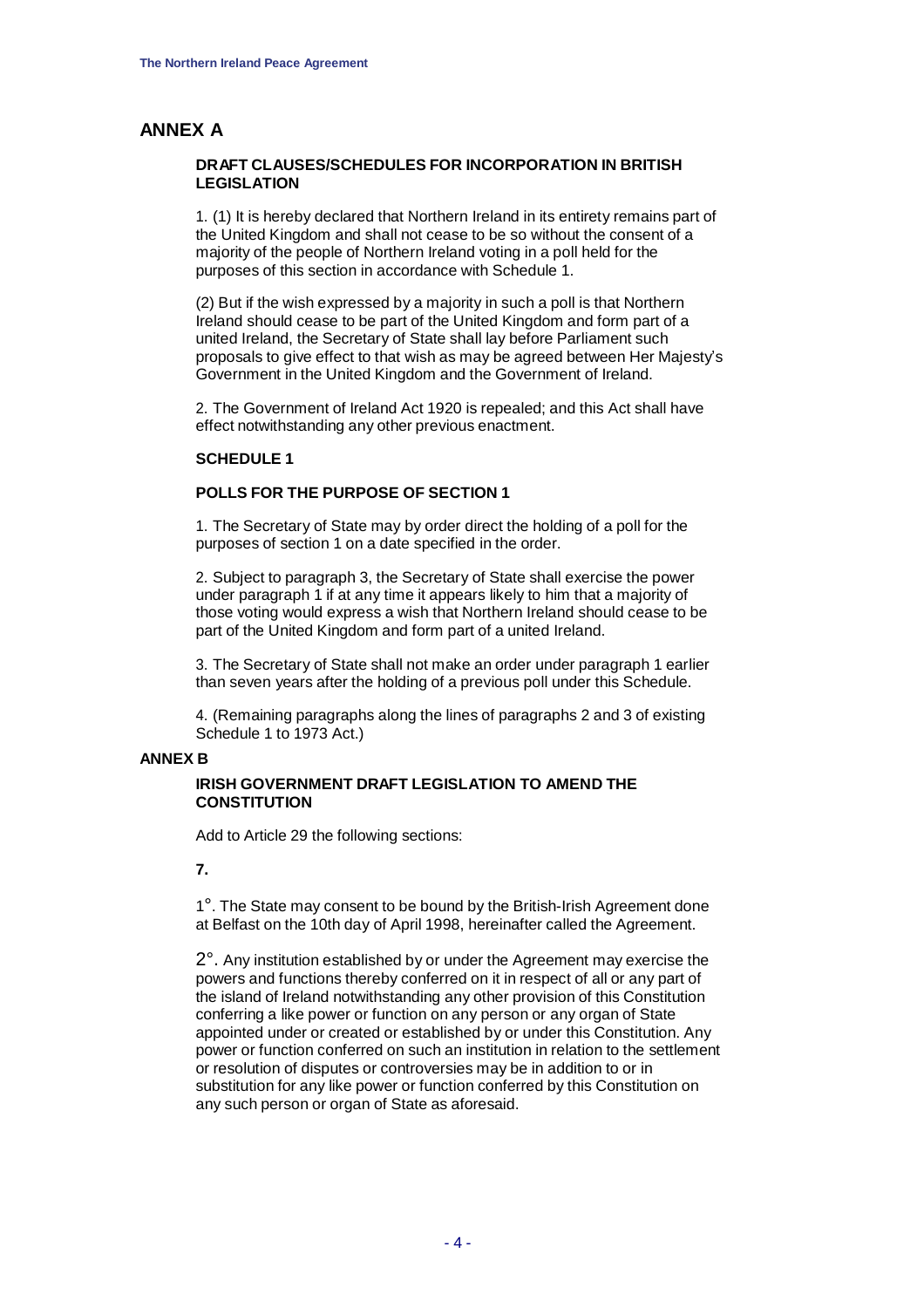3°. If the Government declare that the State has become obliged, pursuant to the Agreement, to give effect to the amendment of this Constitution referred to therein, then, notwithstanding Article 46 hereof, this Constitution shall be amended as follows:

i. the following Articles shall be substituted for Articles 2 and 3 of the Irish text:

#### **Airteagal 2**

Tá gach duine a shaolaítear in oileán na hÉireann, ar a n-áirítear a oileáin agus a fharraigí, i dteideal, agus tá de cheart oidhreachta aige nó aici, a bheith páirteach i náisiún na hÉireann. Tá an teideal sin freisin ag na daoine go léir atá cáilithe ar shlí eile de réir dlí chun bheith ina saoránaigh d'Éirinn. Ina theannta sin, is mór ag náisiún na hÉireann a choibhneas speisialta le daoine de bhunadh na hÉireann atá ina gcónaí ar an gcoigríoch agus arb ionann féiniúlacht agus oidhreacht chultúir dóibh agus do náisiún na hÉireann.

#### **Airteagal 3**

1. Is í toil dhiongbháilte náisiún na hÉireann, go sítheach cairdiúil, na daoine go léir a chomhroinneann críoch oileán na hÉireann i bpáirt lena chéile, in éagsúlacht uile a bhféiniúlachtaí agus a dtraidisiún, a aontú, á aithint gur trí mhodhanna síochánta amháin le toiliú thromlach na ndaoine, á chur in iúl go daonlathach, sa dá dhlínse san oileán, a dhéanfar Éire aontaithe a thabhairt i gcrích. Go dtí sin, bainfidh na dlíthe a achtófar ag an bParlaimint a bhunaítear leis an mBunreacht seo leis an limistéar feidhme céanna, agus beidh an raon feidhme céanna acu, lenar bhain na dlíthe, agus a bhí ag na dlíthe, a d'achtaigh an Pharlaimint a bhí ar marthain díreach roimh theacht i ngníomhdon Bhunreacht seo.

2. Féadfaidh údaráis fhreagracha faoi seach na ndlínsí sin institiúidí ag a mbeidh cumhachtaí agus feidhmeanna feidhmiúcháin a chomhroinntear idir na dlínsí sin a bhunú chun críoch sonraithe agus féadfaidh na hinstitiúidí sin cumhachtaí agus feidhmeanna a fheidhmiú i leith an oileáin ar fad nó i leith aon chuid de.

ii. the following Articles shall be substituted for Articles 2 and 3 of the English text:

#### **Article 2**

It is the entitlement and birthright of every person born in the island of Ireland, which includes its islands and seas, to be part of the Irish nation. That is also the entitlement of all persons otherwise qualified in accordance with law to be citizens of Ireland. Furthermore, the Irish nation cherishes its special affinity with people of Irish ancestry living abroad who share its cultural identity and heritage.

#### **Article 3**

1. It is the firm will of the Irish nation, in harmony and friendship, to unite all the people who share the territory of the island of Ireland, in all the diversity of their identities and traditions, recognising that a united Ireland shall be brought about only by peaceful means with the consent of a majority of the people, democratically expressed, inboth jurisdictions in the island. Until then, the laws enacted by the Parliament established by this Constitution shall have the like area and extent of application as the laws enacted by the Parliament that existed immediately before the coming into operation of this Constitution.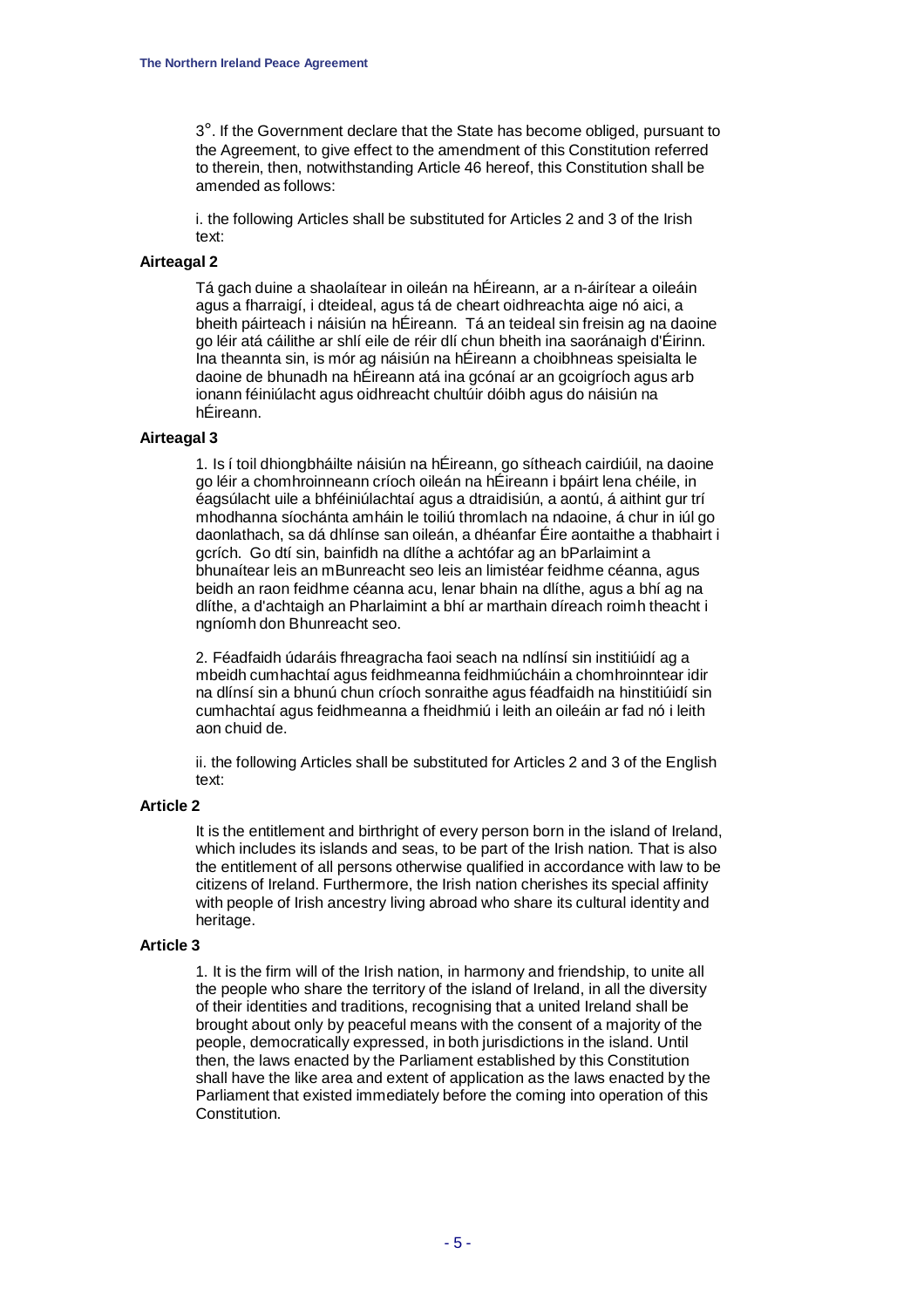2. Institutions with executive powers and functions that are shared between those jurisdictions maybe established by their respective responsible authorities for stated purposes and mayexercise powers and functions in respect of all or any part of the island."

iii. the following section shall be added to the Irish text of this Article:

"8 Tig leis an Stát dlínse a fheidhmiú taobh amuigh dá chríoch de réir bhunrialacha gnáth-admhaithe an dlí idirnáisúnta."

and

iv. the following section shall be added to the English text of this Article:

"8. The State mayexercise extra-territorial jurisdiction in accordance with the generally recognised principles of international law."

4. If a declaration under this section is made, this subsection and subsection 3, other than the amendment of this Constitution effected thereby, and subsection 5 of this section shall be omitted from every official text of this Constitution published thereafter, but notwithstanding such omission this section shall continue to have the force of law.

5. If such a declaration is not made within twelve months of this section being added to this Constitution or such longer period as may be provided for by law, this section shall cease to have effect and shall be omitted from every official text of this Constitution published thereafter.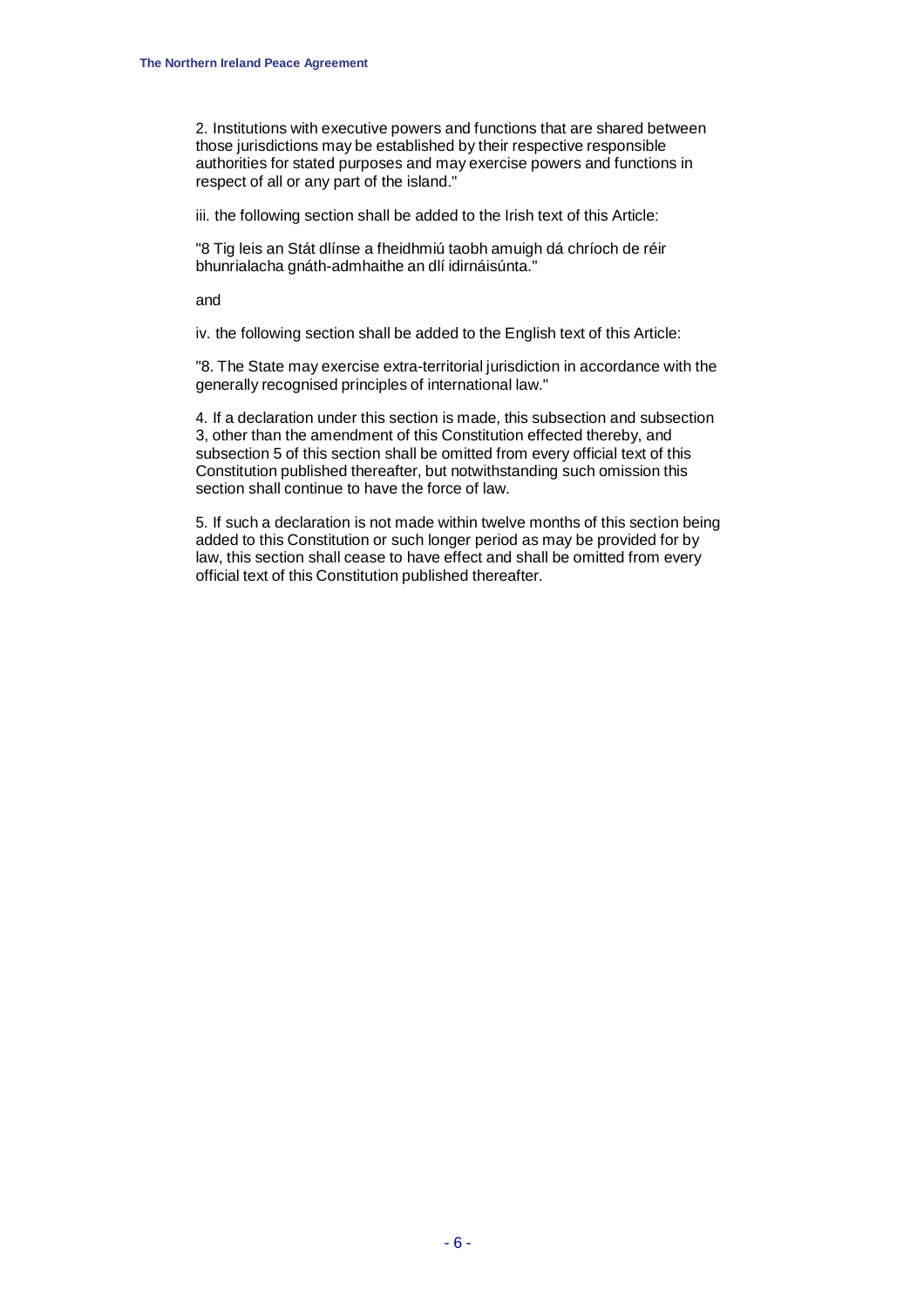# **STRAND ONE**

## **DEMOCRATIC INSTITUTIONS IN NORTHERN IRELAND**

1. This agreement provides for a democratically elected Assembly in Northern Ireland which is inclusive in its membership, capable of exercising executive and legislative authority, and subject to safeguards to protect the rights and interests of all sides of the community.

#### **The Assembly**

2. A 108 member Assembly will be elected by PR (STV) from existing Westminster constituencies.

3. The Assembly will exercise full legislative and executive authority in respect of those matters currently within the responsibilityof the six Northern Ireland Government Departments, with the possibility of taking on responsibility for other matters as detailed elsewhere in this agreement.

4. The Assembly - operating where appropriate on a cross-communitybasis - will be the prime source of authority in respect of all devolved responsibilities.

#### **Safeguards**

5. There will be safeguards to ensure that all sections of the community can participate and work together successfully in the operation of these institutions and that all sections of the communityare protected, including:

(a) allocations of Committee Chairs, Ministers and Committee membership in proportion to party strengths;

(b) the European Convention on Human Rights (ECHR) and any Bill of Rights for Northern Ireland supplementing it, which neither the Assembly nor public bodies can infringe, together with a Human Rights Commission;

(c) arrangements to provide that key decisions and legislation are proofed to ensure that they do not infringe the ECHR and any Bill of Rights for Northern Ireland;

(d) arrangements to ensure keydecisions are taken on a cross-community basis;

> (i) either parallel consent, i.e. a majority of those members present and voting, including a majority of the unionist and nationalist designations present and voting;

> (ii) or a weighted majority (60%) of members present and voting, including at least 40% of each of the nationalist and unionist designations present and voting.

Key decisions requiring cross-community support will be designated in advance, including election of the Chair of the Assembly, the First Minister and Deputy First Minister, standing orders and budget allocations. In other cases such decisions could be triggered by a petition of concern brought bya significant minorityof Assembly members (30/108).

(e) an Equality Commission to monitor a statutory obligation to promote equality of opportunity in specified areas and parityof esteem between the two main communities, and to investigate individual complaints against public bodies.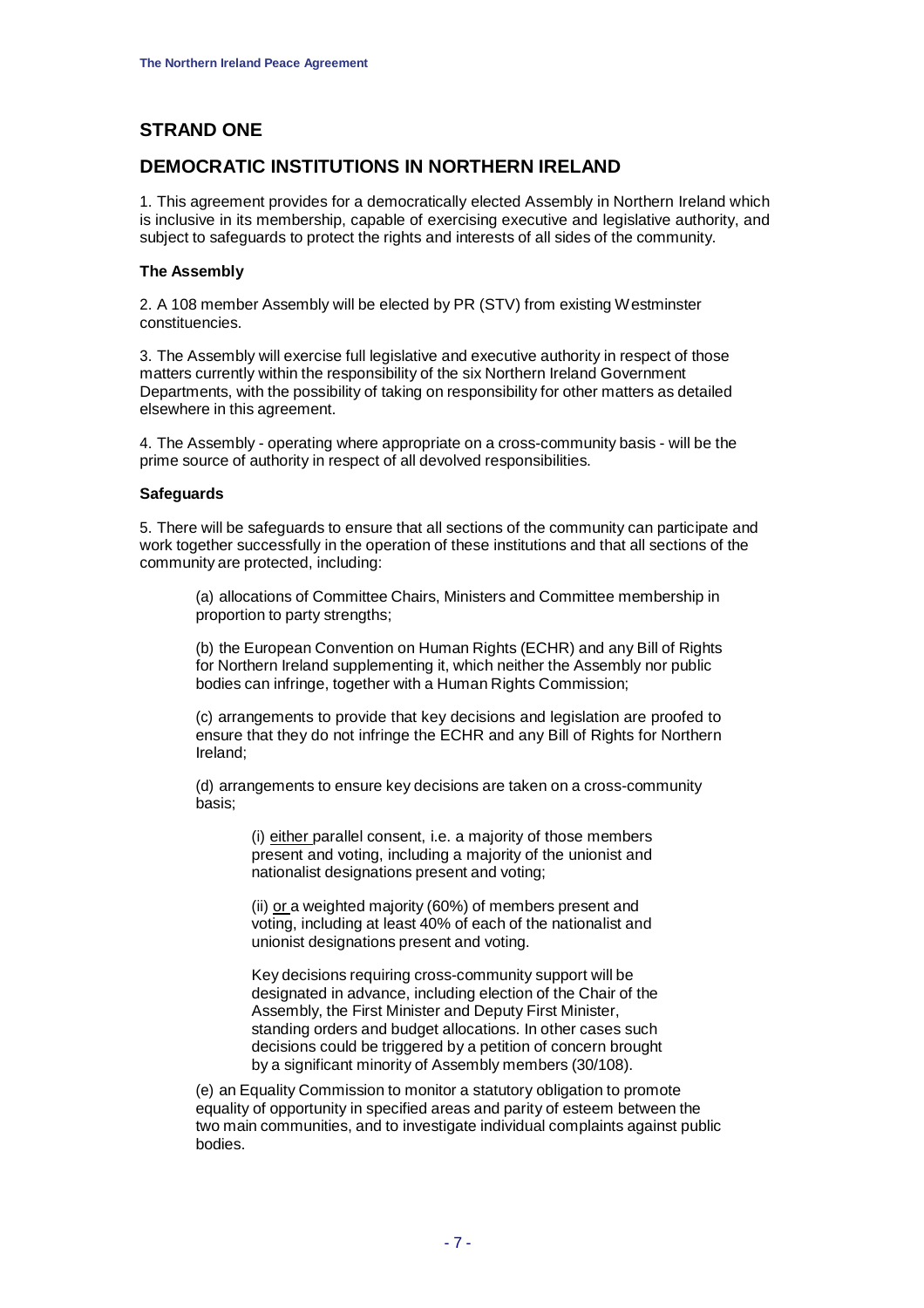#### **Operation of the Assembly**

6. At their first meeting, members of the Assembly will register a designation of identity nationalist, unionist or other - for the purposes of measuring cross-community support in Assembly votes under the relevant provisions above.

7. The Chair and Deputy Chair of the Assembly will be elected on a cross-community basis, as set out in paragraph 5(d) above.

8. There will be a Committee for each of the main executive functions of the Northern Ireland Administration. The Chairs and Deputy Chairs of the Assembly Committees will be allocated proportionally, using the d'Hondt system. Membership of the Committees will be in broad proportion to party strengths in the Assembly to ensure that the opportunity of Committee places is available to all members.

9. The Committees will have a scrutiny, policy development and consultation role with respect to the Department with which each is associated, and will have a role in initiation of legislation. They will have the power to:

- consider and advise on Departmental budgets and Annual Plans in the context of the overall budget allocation:
- approve relevant secondary legislation and take the Committee stage of relevant primary legislation;
- call for persons and papers;
- $\bullet$  initiate enquiries and make reports;
- consider and advise on matters brought to the Committee by its Minister.

10. Standing Committees other than Departmental Committees maybe established as may be required from time to time.

11. The Assembly may appoint a special Committee to examine and report on whether a measure or proposal for legislation is in conformity with equality requirements, including the ECHR/Bill of Rights. The Committee shall have the power to call people and papers to assist in its consideration of the matter. The Assembly shall then consider the report of the Committee and candetermine the matter in accordance withthe cross-community consent procedure.

12. The above special procedure shall be followed when requested by the Executive Committee, or by the relevant Departmental Committee, voting on a cross-communitybasis.

13. When there is a petition of concern as in 5(d) above, the Assembly shall vote to determine whether the measure may proceed without reference to this special procedure. If this fails to achieve support on a cross-community basis, as in 5(d)(i) above, the special procedure shall be followed.

#### **Executive Authority**

14. Executive authority to be discharged on behalf of the Assembly by a First Minister and Deputy First Minister and up to ten Ministers with Departmental responsibilities.

15. The First Minister and Deputy First Minister shall be jointly elected into office by the Assembly voting on a cross-community basis, according to 5(d)(i) above.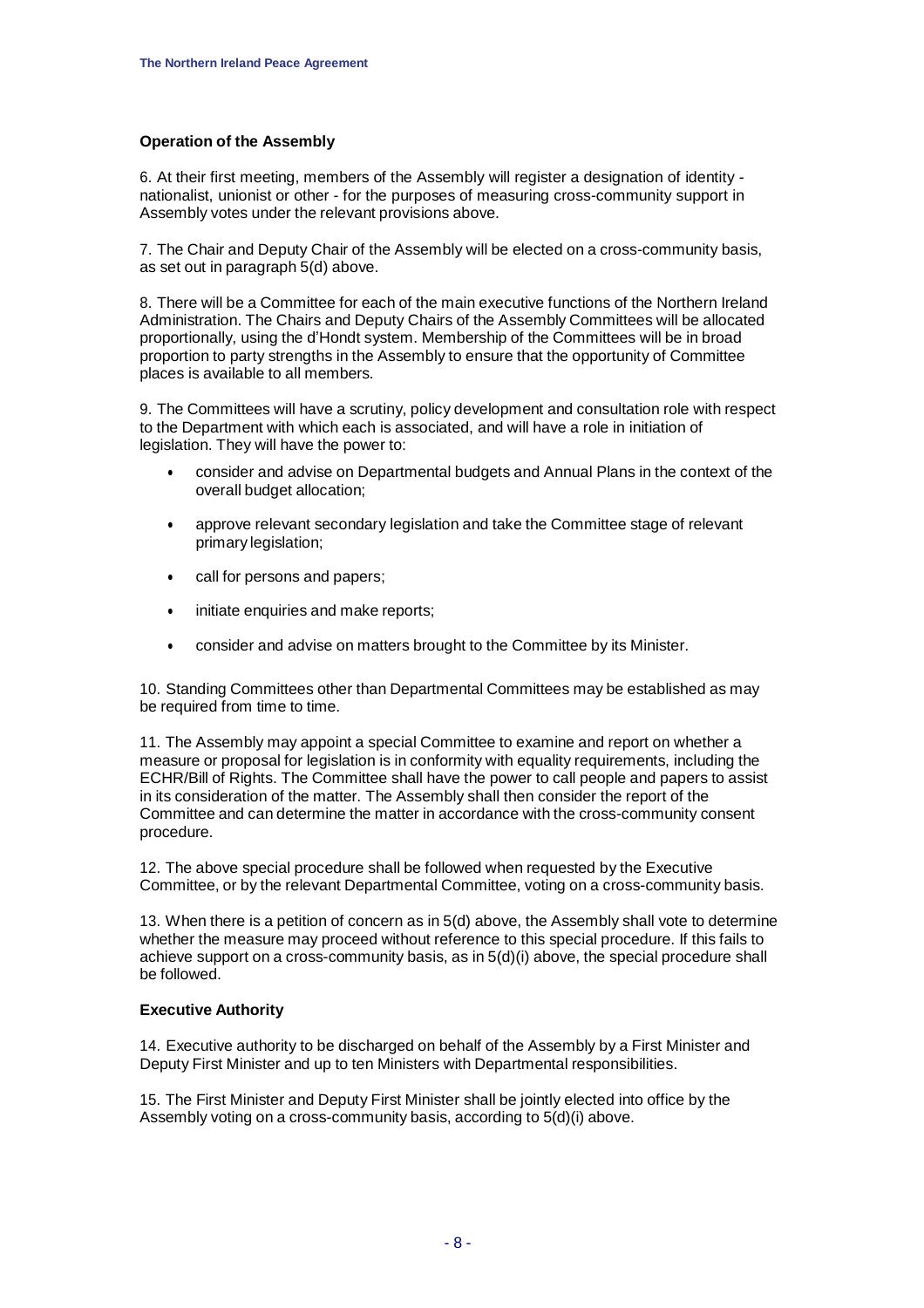16. Following the election of the First Minister and Deputy First Minister, the posts of Ministers will be allocated to parties on the basis of the d'Hondt system by reference to the number of seats each party has in the Assembly.

17. The Ministers will constitute an Executive Committee, which will be convened, and presided over, by the First Minister and Deputy First Minister.

18. The duties of the First Minister and Deputy First Minister will include, inter alia, dealing with and co-ordinating the work of the Executive Committee and the response of the Northern Ireland administration to external relationships.

19. The Executive Committee will provide a forum for the discussion of, and agreement on, issues which cut across the responsibilities of two or more Ministers, for prioritising executive and legislative proposals and for recommending a common position where necessary (e.g. in dealing with external relationships).

20. The Executive Committee will seek to agree each year, and review as necessary, a programme incorporating an agreed budget linked to policies and programmes, subject to approval by the Assembly, after scrutiny in Assembly Committees, on a cross-community basis.

21. A party may decline the opportunity to nominate a person to serve as a Minister or may subsequently change its nominee.

22. All the Northern Ireland Departments will be headed by a Minister. All Ministers will liaise regularly with their respective Committee.

23. As a condition of appointment, Ministers, including the First Minister and Deputy First Minister, will affirm the terms of a Pledge of Office (Annex A) undertaking to discharge effectively and in good faith all the responsibilities attaching to their office.

24. Ministers will have full executive authority in their respective areas of responsibility, within any broad programme agreed by the Executive Committee and endorsed by the Assembly as a whole.

25. An individual may be removed from office following a decision of the Assembly taken on a cross-community basis, if (s)he loses the confidence of the Assembly, voting on a crosscommunity basis, for failure to meet his or her responsibilities including, inter alia, those set out in the Pledge of Office. Those who hold office should use only democratic, non-violent means, and those who do not should be excluded or removed from office under these provisions.

#### **Legislation**

26. The Assembly will have authority to pass primary legislation for Northern Ireland in devolved areas, subject to:

(a) the ECHR and any Bill of Rights for Northern Ireland supplementing it which, if the courts found to be breached, would render the relevant legislation null and void;

(b) decisions by simple majority of members voting, except when decision on a cross-community basis is required;

(c) detailed scrutiny and approval in the relevant Departmental Committee;

(d) mechanisms, based on arrangements proposed for the Scottish Parliament, to ensure suitable co-ordination, and avoid disputes, between the Assembly and the Westminster Parliament;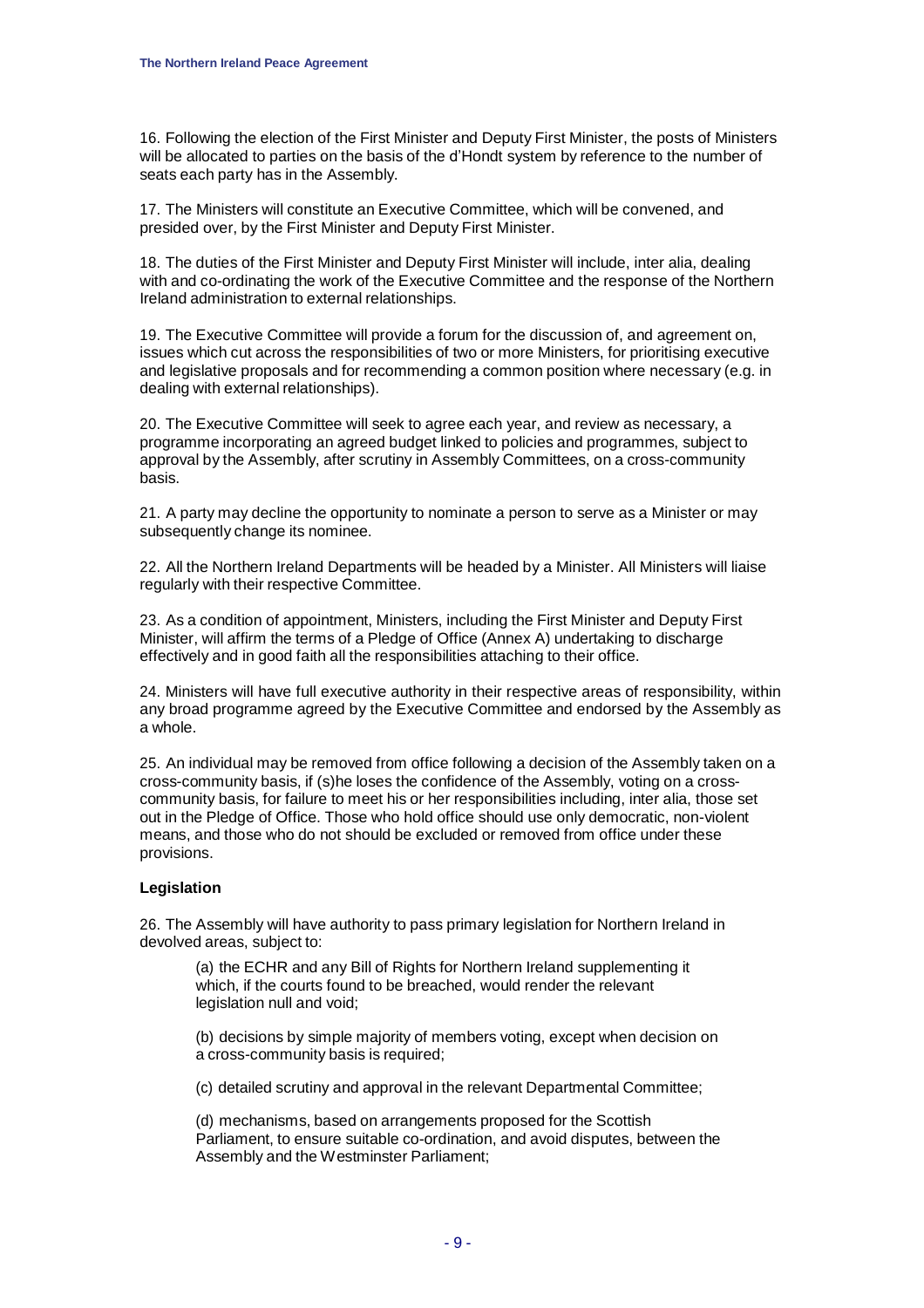(e) option of the Assembly seeking to include Northern Ireland provisions in United Kingdom-wide legislation in the Westminster Parliament, especiallyon devolved issues where parity is normally maintained (e.g. social security, company law).

27. The Assembly will have authority to legislate in reserved areas with the approval of the Secretary of State and subject to Parliamentary control.

28. Disputes over legislative competence will be decided by the Courts.

29. Legislation could be initiated by an individual, a Committee or a Minister.

#### **Relations with other institutions**

30. Arrangements to represent the Assembly as a whole, at Summit level and in dealings with other institutions, will be in accordance with paragraph 18, and will be such as to ensure cross-communityinvolvement.

31. Terms will be agreed between appropriate Assembly representatives and the Government of the United Kingdom to ensure effective co-ordination and input by Ministers to national policy-making, including on EU issues.

32. Role of Secretary of State:

(a) to remain responsible for NIO matters not devolved to the Assembly, subject to regular consultation with the Assembly and Ministers;

(b) to approve and laybefore the Westminster Parliament any Assembly legislation on reserved matters;

- (c) to represent Northern Ireland interests in the United Kingdom Cabinet;
- (d) to have the right to attend the Assembly at their invitation.

33. The Westminster Parliament (whose power to make legislation for Northern Ireland would remain unaffected) will:

(a) legislate for non-devolved issues, other than where the Assembly legislates with the approval of the Secretary of State and subject to the control of Parliament;

(b) to legislate as necessary to ensure the United Kingdom's international obligations are met in respect of Northern Ireland;

(c) scrutinise, including through the Northern Ireland Grand and Select Committees, the responsibilities of the Secretaryof State.

34. A consultative Civic Forum willbe established. It will comprise representatives of the business, trade union and voluntary sectors, and such other sectors as agreed by the First Minister and the Deputy First Minister. It will act as a consultative mechanism on social, economic and cultural issues. The First Minister and the Deputy First Minister will by agreement provide administrative support for the Civic Forum and establish guidelines for the selection of representatives to the Civic Forum.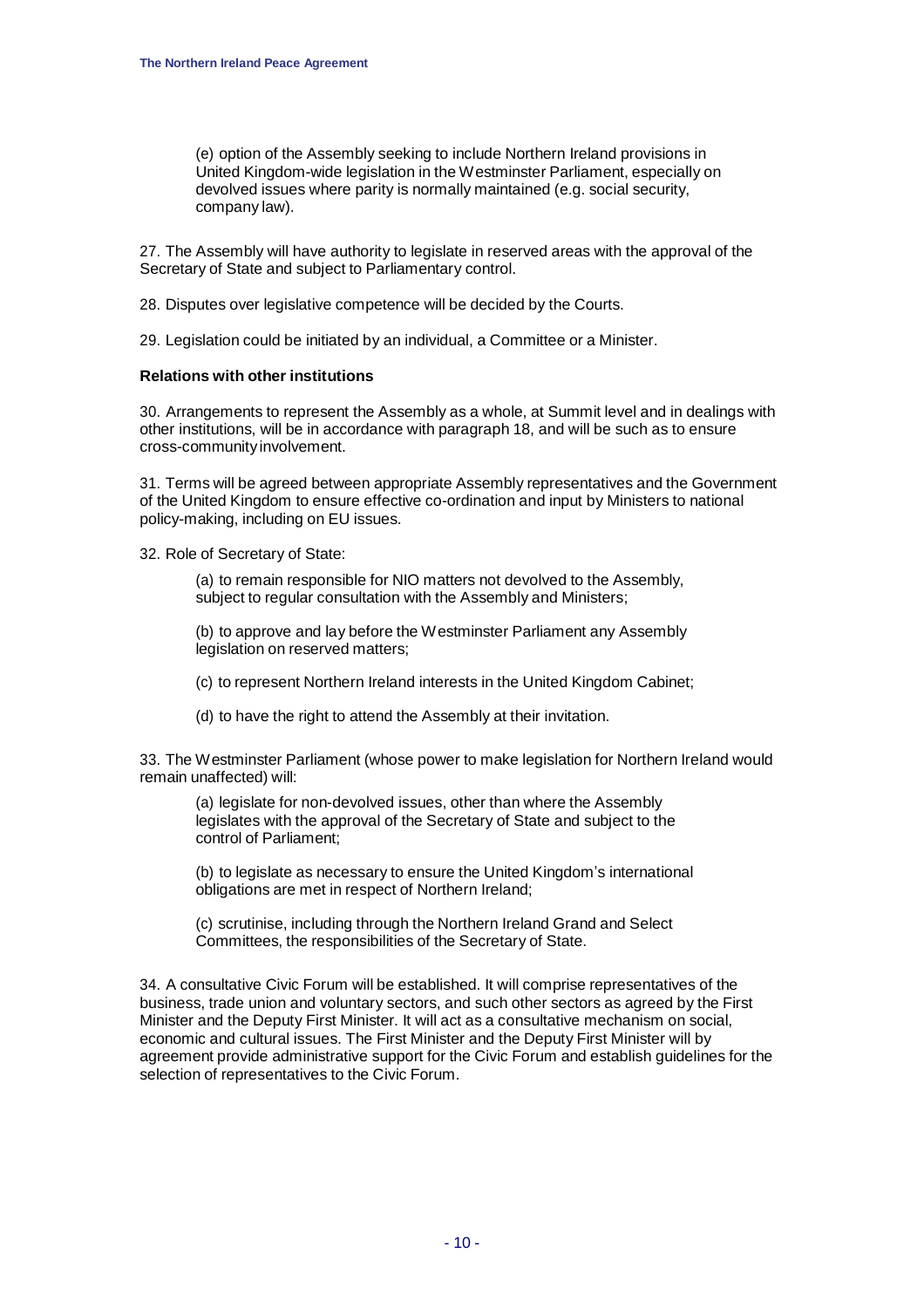#### **Transitional Arrangements**

35. The Assembly will meet first for the purpose of organisation, without legislative or executive powers, to resolve its standing orders and working practices and make preparations for the effective functioning of the Assembly, the British-Irish Council and the North/South Ministerial Council and associated implementation bodies. In this transitional period, those members of the Assembly serving as shadow Ministers shall affirm their commitment to nonviolence and exclusively peaceful and democratic means and their opposition to any use or threat of force by others for anypolitical purpose; to work in good faith to bring the new arrangements into being; and to observe the spirit of the Pledge of Office applying to appointed Ministers.

#### **Review**

36. After a specified period there will be a review of these arrangements, including the details of electoral arrangements and of the Assembly's procedures, with a view to agreeing any adjustments necessary in the interests of efficiencyand fairness.

#### **Annex A**

#### **Pledge of Office**

To pledge:

(a) to discharge in good faith all the duties of office;

(b) commitment to non-violence and exclusivelypeacefuland democratic means;

(c) to serve all the people of Northern Ireland equally, and to act in accordance with the general obligations on government to promote equality and prevent discrimination;

(d) to participate with colleagues in the preparation of a programme for government;

(e) to operate within the framework of that programme when agreed within the Executive Committee and endorsed by the Assembly;

(f) to support, and to act in accordance with, all decisions of the Executive Committee and Assembly;

(g) to comply with the Ministerial Code of Conduct.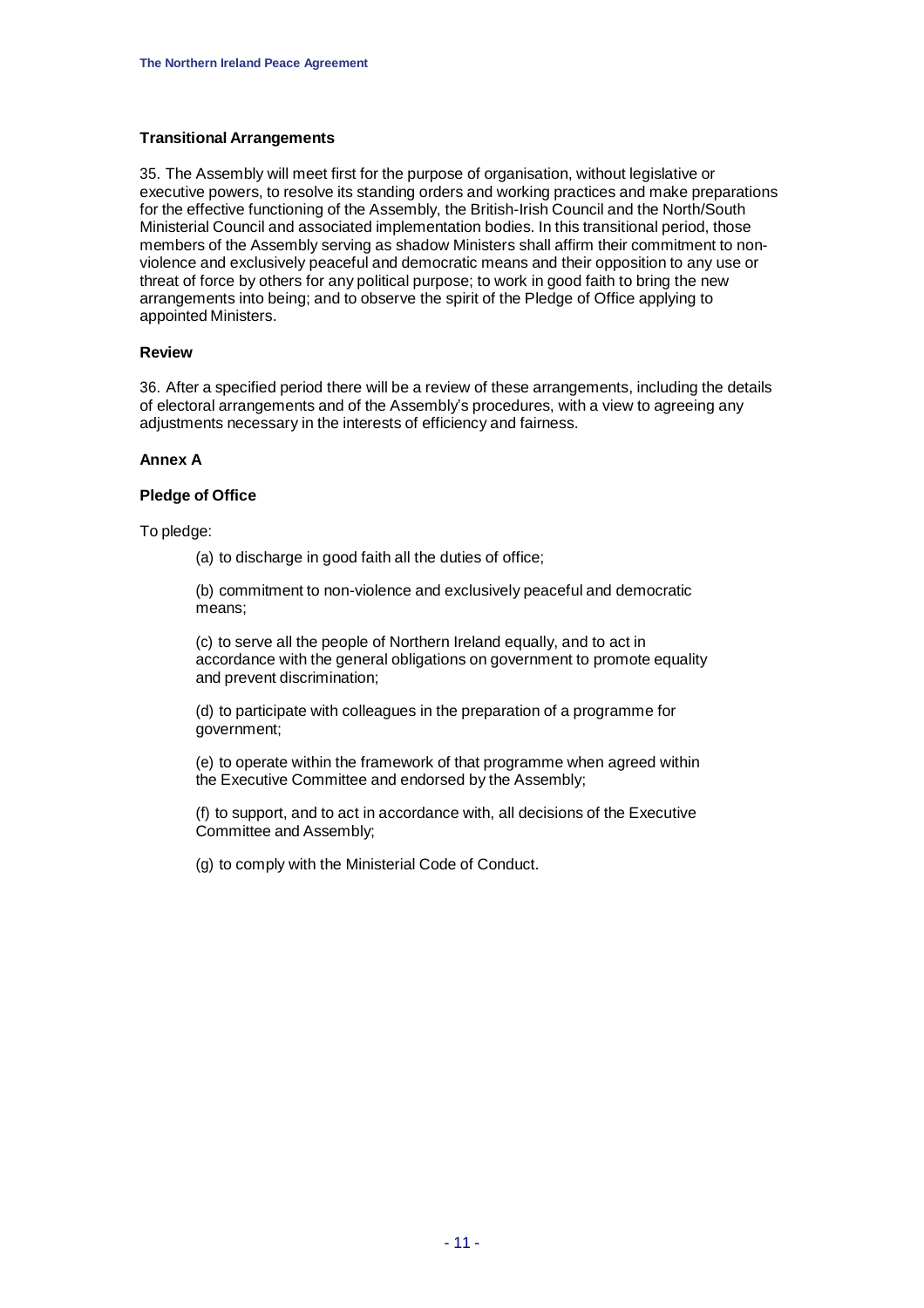#### **CODE OF CONDUCT**

Ministers must at all times:

- observe the highest standards of propriety and regularity involving impartiality, integrity and objectivity in relationship to the stewardship of public funds;
- be accountable to users of services, the community and, through the Assembly, for the activities within their responsibilities, their stewardship of public funds and the extent to which key performance targets and objectives have been met;
- ensure all reasonable requests for information from the Assembly, users of services and individual citizens are complied with; and that Departments and their staff conduct their dealings with the public in an open and responsible way;
- follow the seven principles of public life set out by the Committee on Standards in Public Life;
- comply with this code and with rules relating to the use of public funds;
- operate in a way conducive to promoting good community relations and equality of treatment;
- not use information gained in the course of their service for personal gain; nor seek to use the opportunity of public service to promote their private interests;
- ensure they comply with any rules on the acceptance of gifts and hospitality that might be offered;
- declare any personal or business interests which may conflict with their responsibilities. The Assembly will retain a Register of Interests. Individuals must ensure that any direct or indirect pecuniary interests which members of the public might reasonably think could influence their judgement are listed in the Register of Interests;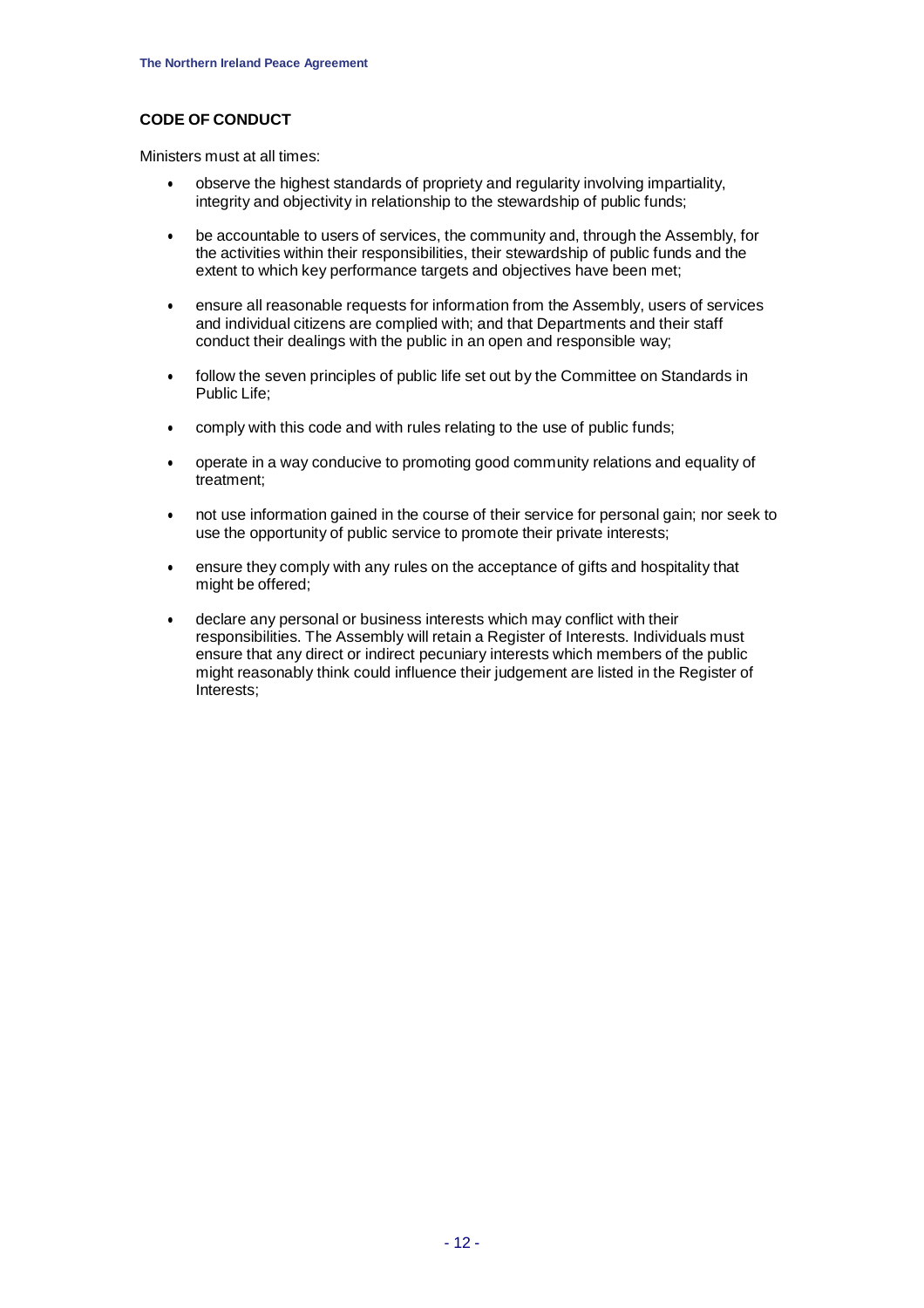# **STRAND TWO**

## **NORTH/SOUTH MINISTERIAL COUNCIL**

1. Under a new British/Irish Agreement dealing with the totalityof relationships, and related legislation at Westminster and in the Oireachtas, a North/South Ministerial Council to be established to bring together those with executive responsibilities in Northern Ireland and the Irish Government, to develop consultation, co-operation and action within the island of Ireland - including through implementation on an all-island and cross-border basis - on matters of mutual interest within the competence of the Administrations, North and South.

2. All Council decisions to be by agreement between the two sides. Northern Ireland to be represented by the First Minister, Deputy First Minister and any relevant Ministers, the Irish Government by the Taoiseach and relevant Ministers, all operating in accordance with the rules for democratic authority and accountability in force in the Northern Ireland Assembly and the Oireachtas respectively. Participation in the Council to be one of the essential responsibilities attaching to relevant posts in the two Administrations. If a holder of a relevant post will not participate normally in the Council, the Taoiseach in the case of the Irish Government and the First and Deputy First Minister in the case of the Northern Ireland Administration to be able to make alternative arrangements.

3. The Council to meet in different formats:

(i) in plenary format twice a year, with Northern Ireland representation led by the First Minister and Deputy First Minister and the Irish Government led by the Taoiseach;

(ii) in specific sectoral formats on a regular and frequent basis with each side represented by the appropriate Minister;

(iii) in an appropriate format to consider institutional or cross-sectoral matters (including in relation to the EU) and to resolve disagreement.

4. Agendas for all meetings to be settled by prior agreement between the two sides, but it will be open to either to propose any matter for consideration or action.

#### 5. The Council:

(i) to exchange information, discuss and consult with a view to co-operating on matters of mutual interest within the competence of both Administrations, North and South;

(ii) to use best endeavours to reach agreement on the adoption of common policies, in areas where there is a mutual cross-border and all-island benefit, and which are within the competence of both Administrations, North and South, making determined efforts to overcome any disagreements;

(iii) to take decisions by agreement on policies for implementation separately in each jurisdiction, in relevant meaningful areas within the competence of both Administrations, North and South;

(iv) to take decisions by agreement on policies and action at an all-island and cross-border level to be implemented by the bodies to be established as set out in paragraphs 8 and 9 below.

6. Each side to be in a position to take decisions in the Council within the defined authorityof those attending, through the arrangements in place for co-ordination of executive functions within each jurisdiction. Each side to remain accountable to the Assemblyand Oireachtas respectively, whose approval, through the arrangements in place on either side, would be required for decisions beyond the defined authorityof those attending.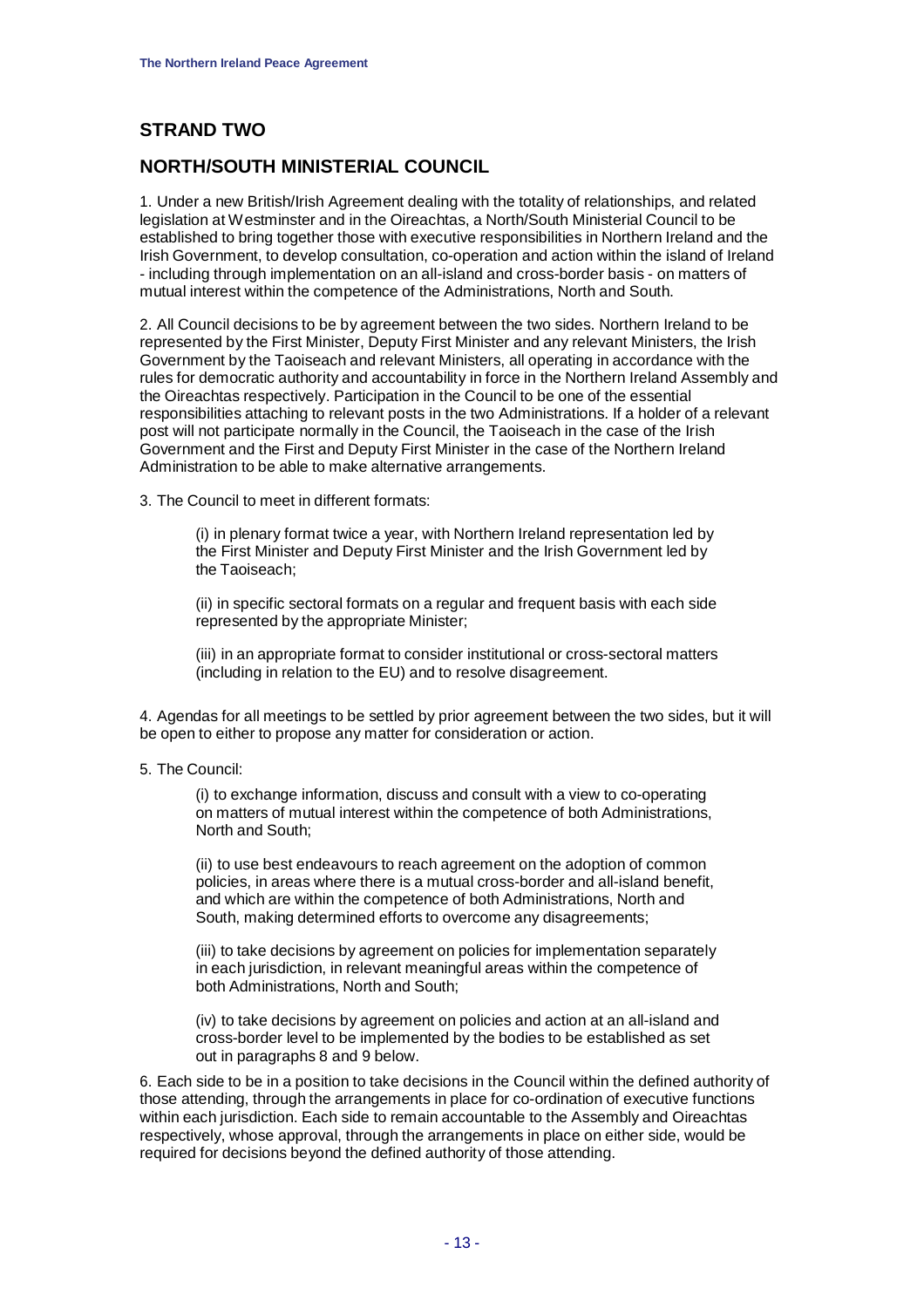7. As soon as practically possible after elections to the Northern Ireland Assembly, inaugural meetings will take place of the Assembly, the British/Irish Council and the North/South Ministerial Council in their transitional forms. All three institutions will meet regularly and frequently on this basis during the period between the elections to the Assembly, and the transfer of powers to the Assembly, in order to establish their modus operandi.

8. During the transitional period between the elections to the Northern Ireland Assemblyand the transfer of power to it, representatives of the Northern Ireland transitional Administration and the Irish Government operating in the North/South Ministerial Council will undertake a work programme, in consultation with the British Government, covering at least 12 subject areas, with a view to identifying and agreeing by 31 October 1998 areas where co-operation and implementation for mutual benefit will take place. Such areas may include matters in the list set out in the Annex.

9. As part of the work programme, the Council will identify and agree at least 6 matters for cooperation and implementation in each of the following categories:

(I) Matters where existing bodies will be the appropriate mechanisms for cooperation in each separate jurisdiction;

(ii) Matters where the co-operation will take place through agreed implementation bodies on a cross-border or all-island level.

10. The two Governments will make necessary legislative and other enabling preparations to ensure, as an absolute commitment, that these bodies, which have been agreed as a result of the work programme, function at the time of the inception of the British-Irish Agreement and the transfer of powers, with legislative authority for these bodies transferred to the Assembly as soon as possible thereafter. Other arrangements for the agreed co-operation will also commence contemporaneously with the transfer of powers to the Assembly.

11. The implementation bodies will have a clear operational remit. They will implement on an all-island and cross-border basis policies agreed in the Council.

12. Any further development of these arrangements to be by agreement in the Council and with the specific endorsement of the Northern Ireland Assembly and Oireachtas, subject to the extent of the competences and responsibilityof the two Administrations.

13. It is understood that the North/South Ministerial Council and the Northern Ireland Assemblyare mutually inter-dependent, and that one cannot successfully function without the other.

14. Disagreements within the Council to be addressed in the format described at paragraph 3(iii) above or in the plenary format. By agreement between the two sides, experts could be appointed to consider a particular matter and report.

15. Funding to be provided by the two Administrations on the basis that the Council and the implementation bodies constitute a necessary public function.

16. The Council to be supported by a standing joint Secretariat, staffed by members of the Northern Ireland Civil Service and the Irish Civil Service.

17. The Council to consider the European Union dimension of relevant matters, including the implementation of EU policies and programmes and proposals under consideration in the EU framework. Arrangements to be made to ensure that the views of the Council are taken into account and represented appropriately at relevant EU meetings.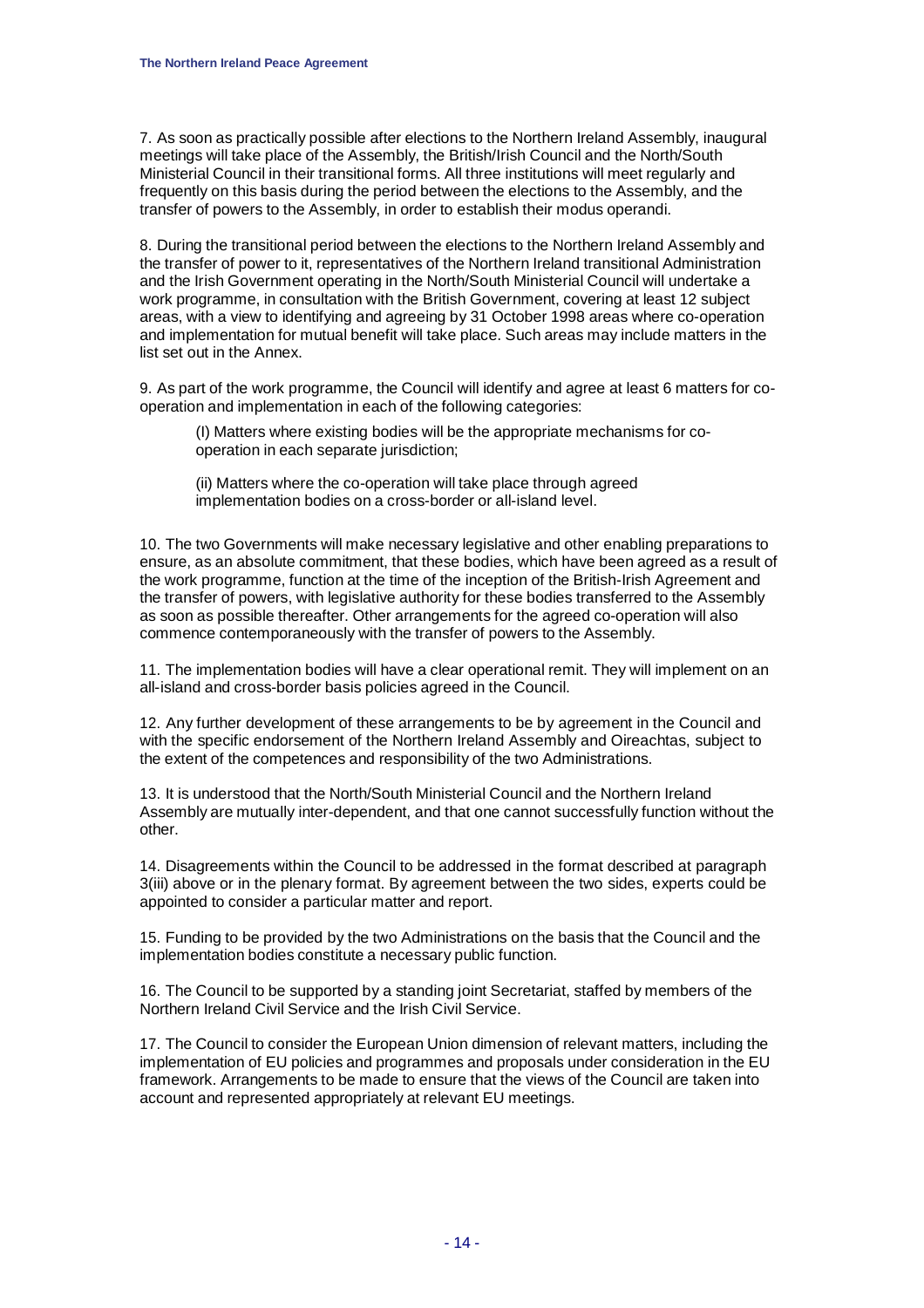18. The Northern Ireland Assembly and the Oireachtas to consider developing a joint parliamentary forum, bringing together equal numbers from both institutions for discussionof matters of mutual interest and concern.

19. Consideration to be given to the establishment of an independent consultative forum appointed by the two Administrations, representative of civil society, comprising the social partners and other members with expertise in social, cultural, economic and other issues.

#### **ANNEX**

Areas for North-South co-operation and implementation may include the following:

- 1. Agriculture animal and plant health.
- 2. Education teacher qualifications and exchanges.
- 3. Transport strategic transport planning.

4. Environment - environmental protection, pollution, water quality, and waste management.

5. Waterways - inland waterways.

6. Social Security/Social Welfare - entitlements of cross-border workers and fraud control.

7. Tourism - promotion, marketing, research, and product development.

8. Relevant EU Programmes such as SPPR, INTERREG, Leader II and their successors.

9. Inland Fisheries.

10. Aquaculture and marine matters

11. Health: accident and emergency services and other related cross-border issues.

12. Urban and rural development.

Others to be considered by the shadow North/ South Council.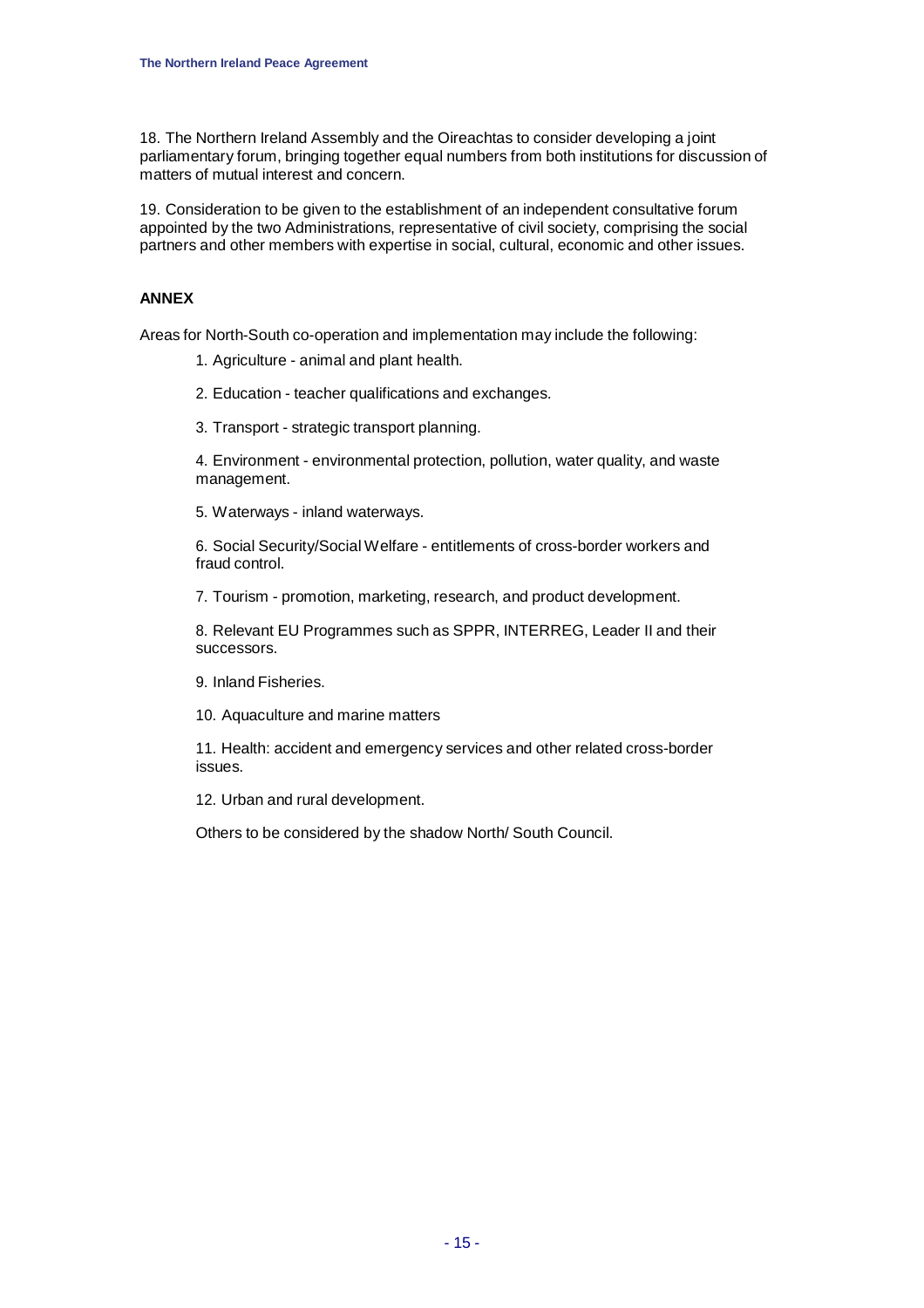# **STRAND THREE BRITISH-**

### **IRISH COUNCIL**

1. A British-Irish Council (BIC) will be established under a new British-Irish Agreement to promote the harmonious and mutually beneficial development of the totalityof relationships among the peoples of these islands.

2. Membership of the BIC will comprise representatives of the British and Irish Governments, devolved institutions in Northern Ireland, Scotland and Wales, when established, and, if appropriate, elsewhere in the United Kingdom, together with representatives of the Isle of Man and the Channel Islands.

3. The BIC will meet in different formats: at summit level, twice per year; in specific sectoral formats on a regular basis, with each side represented by the appropriate Minister; in an appropriate format to consider cross-sectoral matters.

4. Representatives of members will operate inaccordance with whatever procedures for democratic authorityand accountabilityare in force in their respective elected institutions.

5. The BIC will exchange information, discuss, consult and use best endeavours to reach agreement on co-operation on matters of mutual interest within the competence of the relevant Administrations. Suitable issues for early discussion in the BIC could include transport links, agricultural issues, environmental issues, cultural issues, health issues, education issues and approaches to EU issues. Suitable arrangements to be made for practical co-operation on agreed policies.

6. It will be open to the BIC to agree common policies or common actions. Individual members may opt not to participate in such common policies and common action.

7. The BIC normally will operate by consensus. In relation to decisions on common policies or common actions, including their means of implementation, it will operate by agreement of all members participating in such policies or actions.

8. The members of the BIC, on a basis to be agreed between them, will provide such financial support as it may require.

9. A secretariat for the BIC will be provided by the British and Irish Governments in coordination with officials of each of the other members.

10. In addition to the structures provided for under this agreement, it will be open to two or more members to develop bilateral or multilateral arrangements between them. Such arrangements could include, subject to the agreement of the members concerned, mechanisms to enable consultation, co-operation and joint decision-making on matters of mutual interest; and mechanisms to implement any joint decisions they may reach. These arrangements will not require the prior approval of the BIC as a whole and will operate independently of it.

11. The elected institutions of the members will be encouraged to develop interparliamentary links, perhaps building on the British-Irish Interparliamentary Body.

12. The full membership of the BIC will keep under review the workings of the Council, including a formal published review at an appropriate time after the Agreement comes into effect, and will contribute as appropriate to any review of the overall political agreement arising from the multi-party negotiations.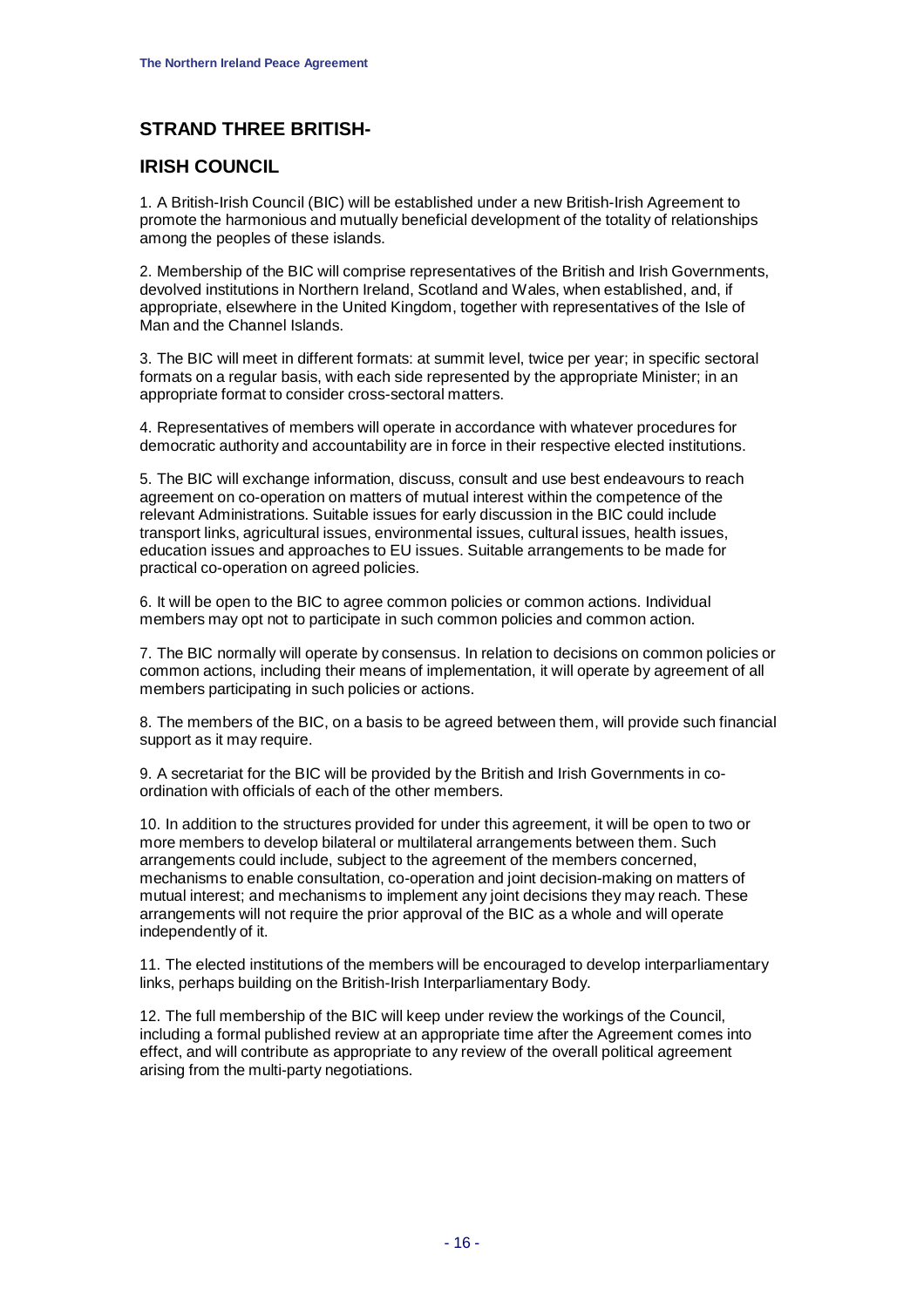#### **BRITISH-IRISH INTERGOVERNMENTALCONFERENCE**

1. There will be a new British-Irish Agreement dealing with the totality of relationships. It will establish a standing British-Irish Intergovernmental Conference, which will subsume both the Anglo-Irish Intergovernmental Counciland the Intergovernmental Conference established under the 1985 Agreement.

2. The Conference will bring together the British and Irish Governments to promote bilateral co-operation at all levels on all matters of mutual interest within the competence of both Governments.

3. The Conference will meet as required at Summit level (Prime Minister and Taoiseach). Otherwise, Governments will be represented by appropriate Ministers. Advisers, including police and securityadvisers, willattend as appropriate.

4. All decisions will be by agreement between both Governments. The Governments will make determined efforts to resolve disagreements between them. There will be no derogation from the sovereignty of either Government.

5. In recognition of the Irish Government's special interest in Northern Ireland and of the extent to which issues of mutual concern arise in relation to Northern Ireland, there will be regular and frequent meetings of the Conference concerned with non-devolved Northern Ireland matters, on which the Irish Government mayput forward views and proposals. These meetings, to be co-chaired by the Minister for Foreign Affairs and the Secretary of State for Northern Ireland, would also deal with all-island and cross-border co-operation on nondevolved issues.

6. Co-operation within the framework of the Conference will include facilitation of co-operation in security matters. The Conference also will address, in particular, the areas of rights, justice, prisons and policing in Northern Ireland (unless and until responsibility is devolved to a Northern Ireland administration) and will intensify co-operation between the two Governments on the all-island or cross-border aspects of these matters.

7. Relevant executive members of the Northern Ireland Administration will be involved in meetings of the Conference, and in the reviews referred to in paragraph 9 below to discuss non-devolved Northern Ireland matters.

8. The Conference will be supported by officials of the British and Irish Governments, including by a standing joint Secretariat of officials dealing with non-devolved Northern Ireland matters.

9. The Conference will keep under review the workings of the new British-Irish Agreement and the machinery and institutions established under it, including a formal published review three years after the Agreement comes into effect. Representatives of the Northern Ireland Administration will be invited to express views to the Conference in this context. The Conference will contribute as appropriate to any review of the overall political agreement arising from the multi-party negotiations but will have no power to override the democratic arrangements set up by this Agreement.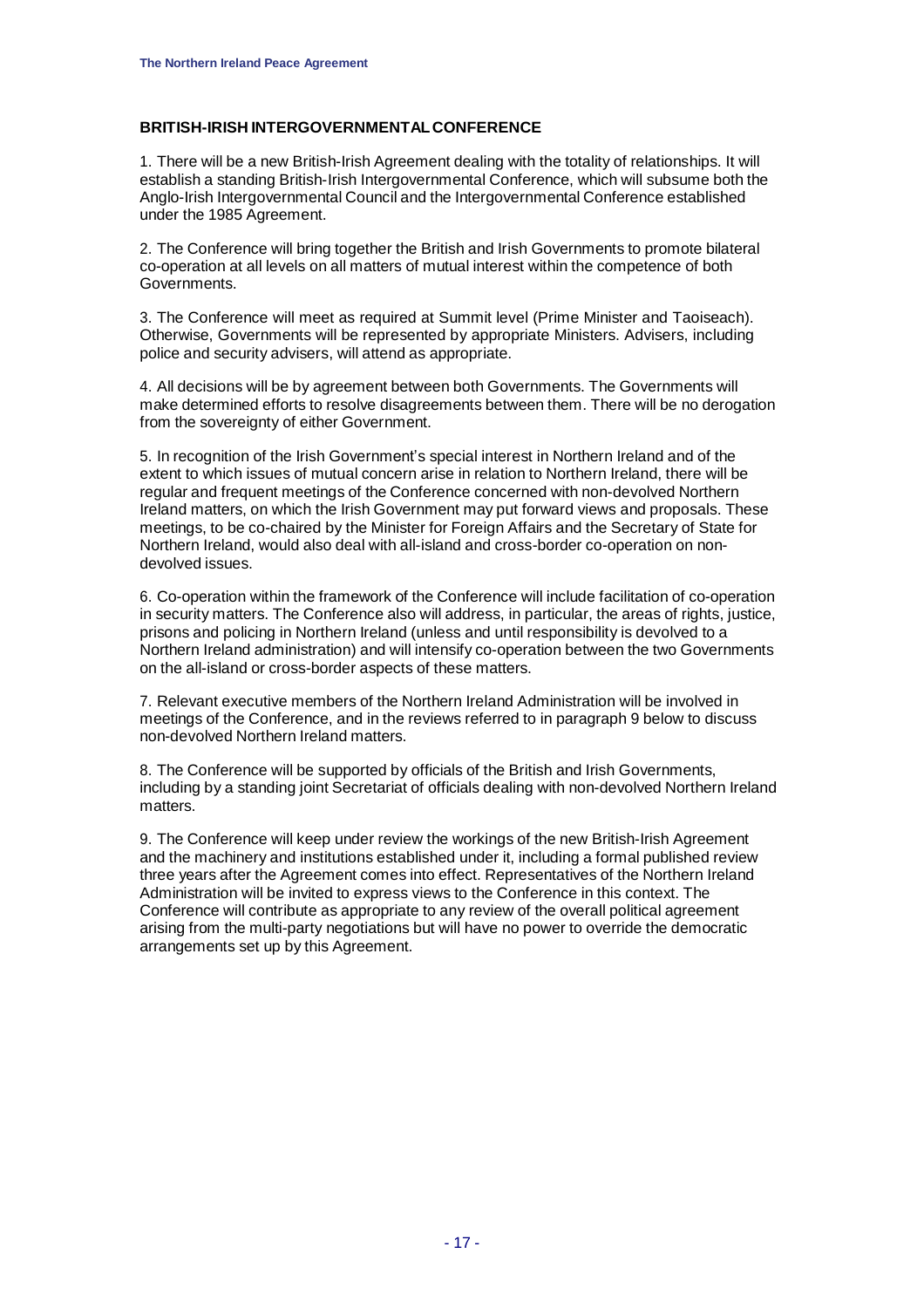# **RIGHTS, SAFEGUARDS AND EQUALITY OF OPPORTUNITY**

## **Human Rights**

1. The parties affirm their commitment to the mutual respect, the civil rights and the religious liberties of everyone in the community. Against the background of the recent historyof communal conflict, the parties affirm in particular:

- the right of free political thought:
- the right to freedom and expression of religion;
- the right to pursue democratically national and political aspirations;
- the right to seek constitutional change by peaceful and legitimate means;
- the right to freely choose one's place of residence;
- the right to equal opportunity in all social and economic activity, regardless of class, creed, disability, gender or ethnicity;
- the right to freedom from sectarian harassment; and
- the right of women to full and equal political participation.

# **United Kingdom Legislation**

2. The British Government will complete incorporation into Northern Ireland law of the European Convention on Human Rights (ECHR), with direct access to the courts, and remedies for breach of the Convention, including power for the courts to overrule Assembly legislation on grounds of inconsistency.

3. Subject to the outcome of public consultation underway, the British Government intends, as a particular priority, to create a statutory obligation on public authorities in Northern Ireland to carry out all their functions with due regard to the need to promote equality of opportunity in relation to religion and political opinion; gender; race; disability; age; marital status; dependants; and sexual orientation. Public bodies would be required to draw up statutory schemes showing how they would implement this obligation. Such schemes would cover arrangements for policyappraisal, including an assessment of impact on relevant categories, public consultation, public access to information and services, monitoring and timetables.

4. The new Northern Ireland Human Rights Commission (see paragraph 5 below) will be invited to consult and to advise on the scope for defining, in Westminster legislation, rights supplementary to those in the European Convention on Human Rights, to reflect the particular circumstances of Northern Ireland, drawing as appropriate on international instruments and experience. These additional rights to reflect the principles of mutual respect for the identity and ethos of both communities and parityof esteem, and - taken together with the ECHR - to constitute a Bill of Rights for Northern Ireland. Among the issues for consideration by the Commission will be:

- the formulation of a general obligation on government and public bodies fully to respect, on the basis of equality of treatment, the identity and ethos of both communities in Northern Ireland; and
- a clear formulation of the rights not to be discriminated against and to equality of opportunity in both the public and private sectors.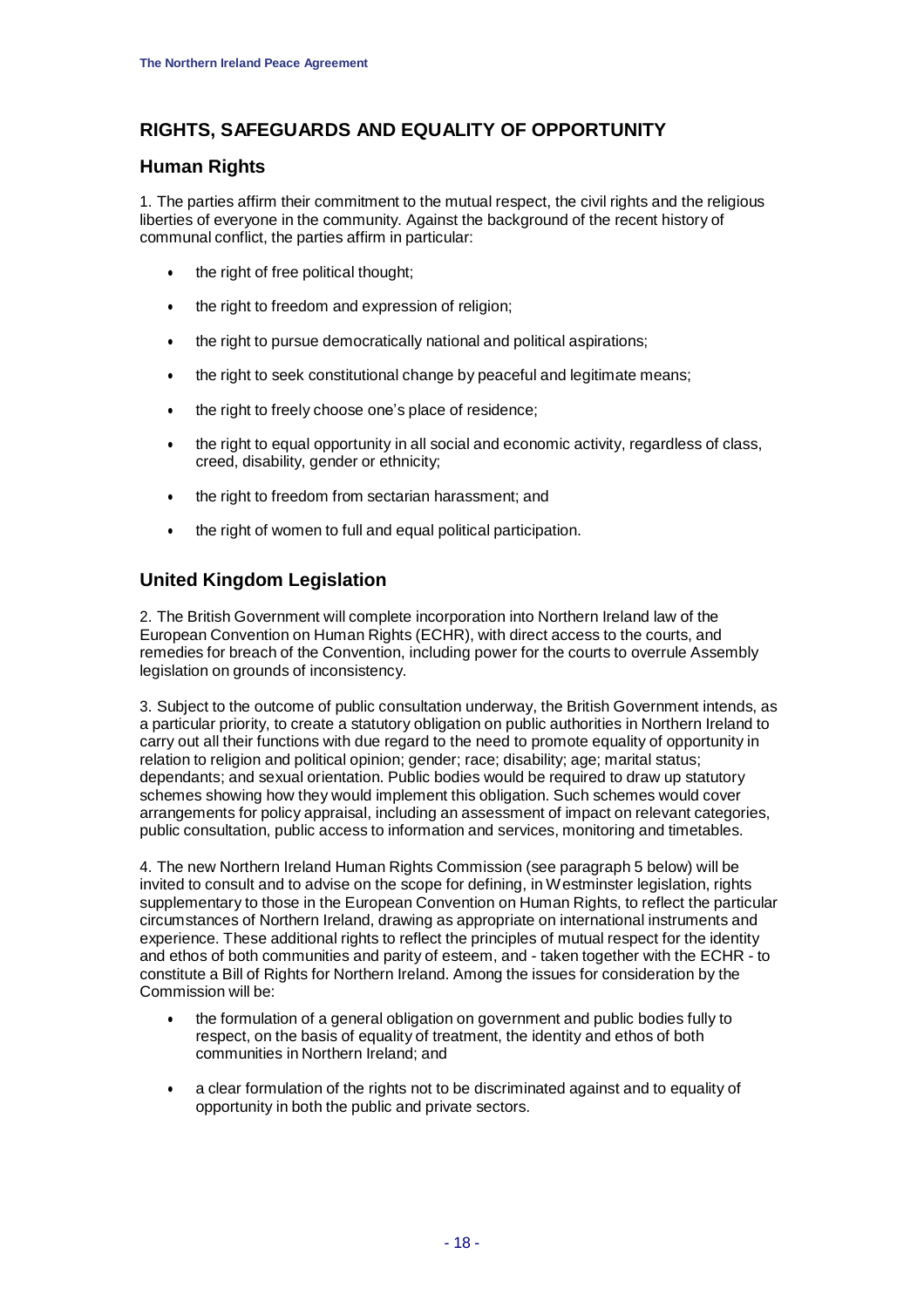# **New Institutions in Northern Ireland**

5. A new Northern Ireland Human Rights Commission, with membership from Northern Ireland reflecting the community balance, will be established by Westminster legislation, independent of Government, with an extended and enhanced role beyond that currently exercised by the Standing Advisory Commission on Human Rights, to include keeping under review the adequacy and effectiveness of laws and practices, making recommendations to Government as necessary; providing information and promoting awareness of human rights; considering draft legislation referred to them by the new Assembly; and, in appropriate cases, bringing court proceedings or providing assistance to individuals doing so.

6. Subject to the outcome of public consultation currently underway, the British Government intends a new statutory Equality Commission to replace the Fair Employment Commission, the Equal Opportunities Commission (NI), the Commission for Racial Equality (NI) and the Disability Council. Such a unified Commission will advise on, validate and monitor the statutory obligation and will investigate complaints of default.

7. It would be open to a new Northern Ireland Assembly to consider bringing together its responsibilities for these matters into a dedicated Department of Equality.

8. These improvements will build on existing protections in Westminster legislation in respect of the judiciary, the system of justice and policing.

### **Comparable Steps by the Irish Government**

9. The Irish Government will also take steps to further strengthen the protection of human rights in its jurisdiction. The Government will, taking account of the work of the All-Party Oireachtas Committee on the Constitution and the Report of the Constitution Review Group, bring forward measures to strengthen and underpin the constitutional protection of human rights. These proposals will draw on the European Convention on Human Rights and other international legal instruments in the field of human rights and the question of the incorporation of the ECHR will be further examined in this context. The measures brought forward would ensure at least an equivalent level of protection of human rights as will pertain in Northern Ireland. In addition, the Irish Government will:

- establish a Human Rights Commission with a mandate and remit equivalent to that within Northern Ireland;
- proceed with arrangements as quicklyas possible to ratify the Council of Europe Framework Convention on National Minorities (already ratified by the UK);
- implement enhanced employment equality legislation;
- introduce equal status legislation; and
- continue to take further active steps to demonstrate its respect for the different traditions in the island of Ireland.

### **A Joint Committee**

10. It is envisaged that there would be a joint committee of representatives of the two Human Rights Commissions, North and South, as a forum for consideration of human rights issues in the island of Ireland. The joint committee will consider, among other matters, the possibilityof establishing a charter, open to signature by all democratic political parties, reflecting and endorsing agreed measures for the protection of the fundamental rights of everyone living in the island of Ireland.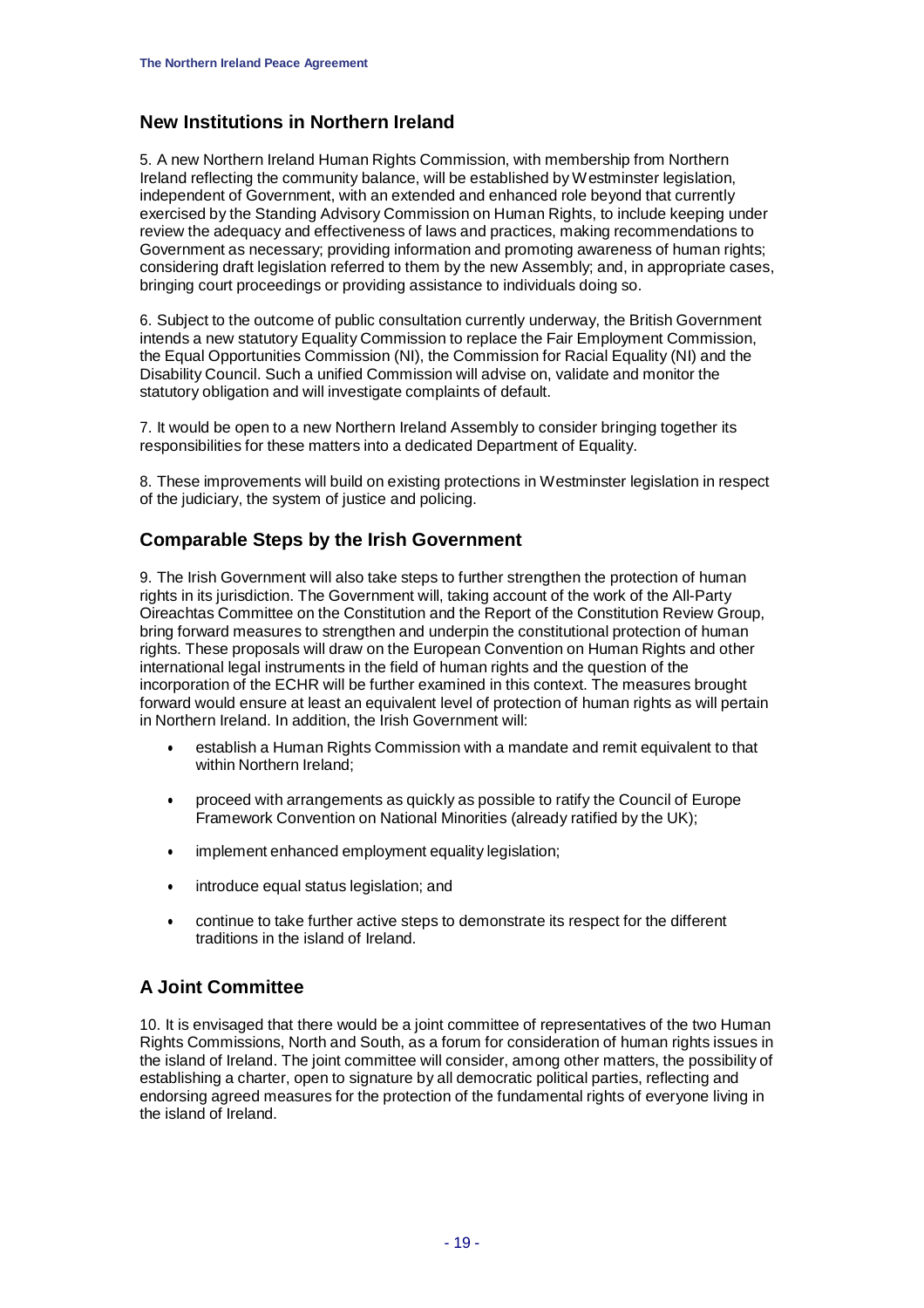# **Reconciliation and Victims of Violence**

11. The participants believe that it is essential to acknowledge and address the suffering of the victims of violence as a necessary element of reconciliation. They look forward to the results of the work of the Northern Ireland Victims Commission.

12. It is recognised that victims have a right to remember as well as to contribute to a changed society. The achievement of a peaceful and just society would be the true memorial to the victims of violence. The participants particularly recognise that young people from areas affected by the troubles face particular difficulties and will support the development of special community-based initiatives based on international best practice. The provision of services that are supportive and sensitive to the needs of victims will also be a critical element and that support will need to be channelled through both statutory and community-based voluntaryorganisations facilitating locally-based self-help and support networks. This will require the allocation of sufficient resources, including statutory funding as necessary, to meet the needs of victims and to provide for community-based support programmes.

13. The participants recognise and value the work being done by manyorganisations to develop reconciliation and mutual understanding and respect between and within communities and traditions, in Northern Ireland and between North and South, and they see such work as having a vital role in consolidating peace and political agreement. Accordingly, they pledge their continuing support to such organisations and will positively examine the case for enhanced financial assistance for the work of reconciliation. An essential aspect of the reconciliation process is the promotion of a culture of tolerance at every level of society, including initiatives to facilitate and encourage integrated education and mixed housing.

### **Economic, Social and Cultural Issues**

1. Pending the devolution of powers to a new Northern Ireland Assembly, the British Government will pursue broad policies for sustained economic growth and stability in Northern Ireland and for promoting social inclusion, including in particular community development and the advancement of women in public life.

2. Subject to the public consultation currently under way, the British Government will make rapid progress with:

(i) a new regional development strategy for Northern Ireland, for consideration in due course by a the Assembly, tackling the problems of a divided societyand social cohesion in urban, rural and border areas, protecting and enhancing the environment, producing new approaches to transport issues, strengthening the physical infrastructure of the region, developing the advantages and resources of rural areas and rejuvenating major urban centres;

(ii) a new economic development strategy for Northern Ireland, for consideration in due course by a the Assembly, which would provide for short and medium term economic planning linked as appropriate to the regional development strategy; and

(iii) measures on employment equality included in the recent White Paper ("Partnership for Equality") and covering the extension and strengthening of anti-discrimination legislation, a review of the national security aspects of the present fair employment legislation at the earliest possible time, a new more focused Targeting Social Need initiative and a range of measures aimed at combating unemployment and progressivelyeliminating the differential in unemployment rates between the two communities by targeting objective need.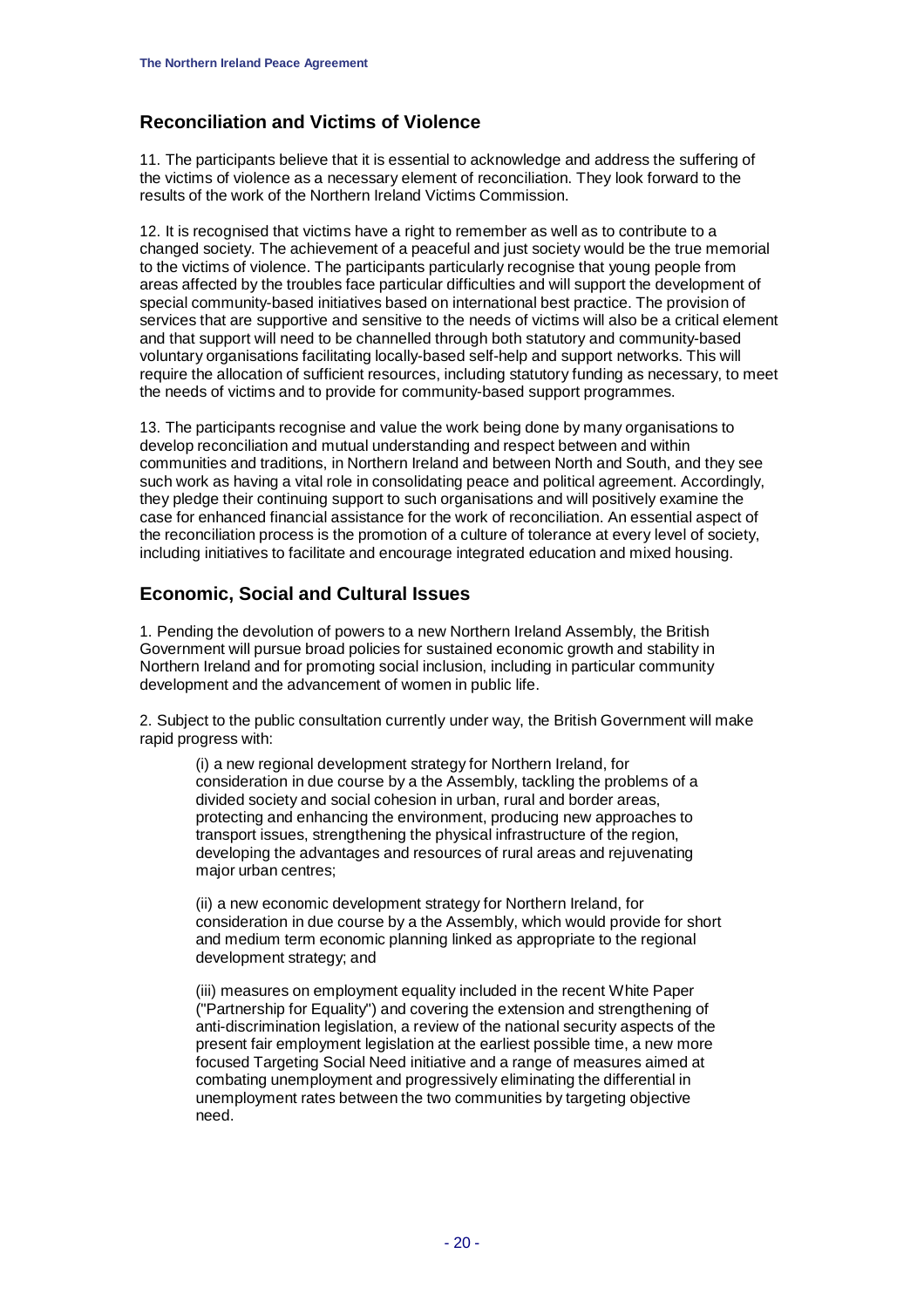3. All participants recognise the importance of respect, understanding and tolerance in relation to linguistic diversity, including in Northern Ireland, the Irish language, Ulster-Scots and the languages of the various ethnic communities, all of which are part of the cultural wealth of the island of Ireland.

4. In the context of active consideration currently being given to the UK signing the Council of Europe Charter for Regional or Minority Languages, the British Government will in particular in relation to the Irish language, where appropriate and where people so desire it:

- take resolute action to promote the language;
- facilitate and encourage the use of the language in speech and writing in public and private life where there is appropriate demand;
- seek to remove, where possible, restrictions which would discourage or work against the maintenance or development of the language;
- make provision for liaising with the Irish language community, representing their views to public authorities and investigating complaints;
- place a statutory duty on the Department of Education to encourage and facilitate Irish medium education in line with current provision for integrated education;
- explore urgently with the relevant British authorities, and in co-operation with the Irish broadcasting authorities, the scope for achieving more widespread availabilityof Teilifís na Gaeilige in Northern Ireland;
- seek more effective ways to encourage and provide financial support for Irish language film and television production in Northern Ireland; and
- encourage the parties to secure agreement that this commitment will be sustained by a new Assembly in a way which takes account of the desires and sensitivities of the community.

5. All participants acknowledge the sensitivity of the use of symbols and emblems for public purposes, and the need in particular in creating the new institutions to ensure that such symbols and emblems are used in a manner which promotes mutual respect rather than division. Arrangements will be made to monitor this issue and consider what action might be required.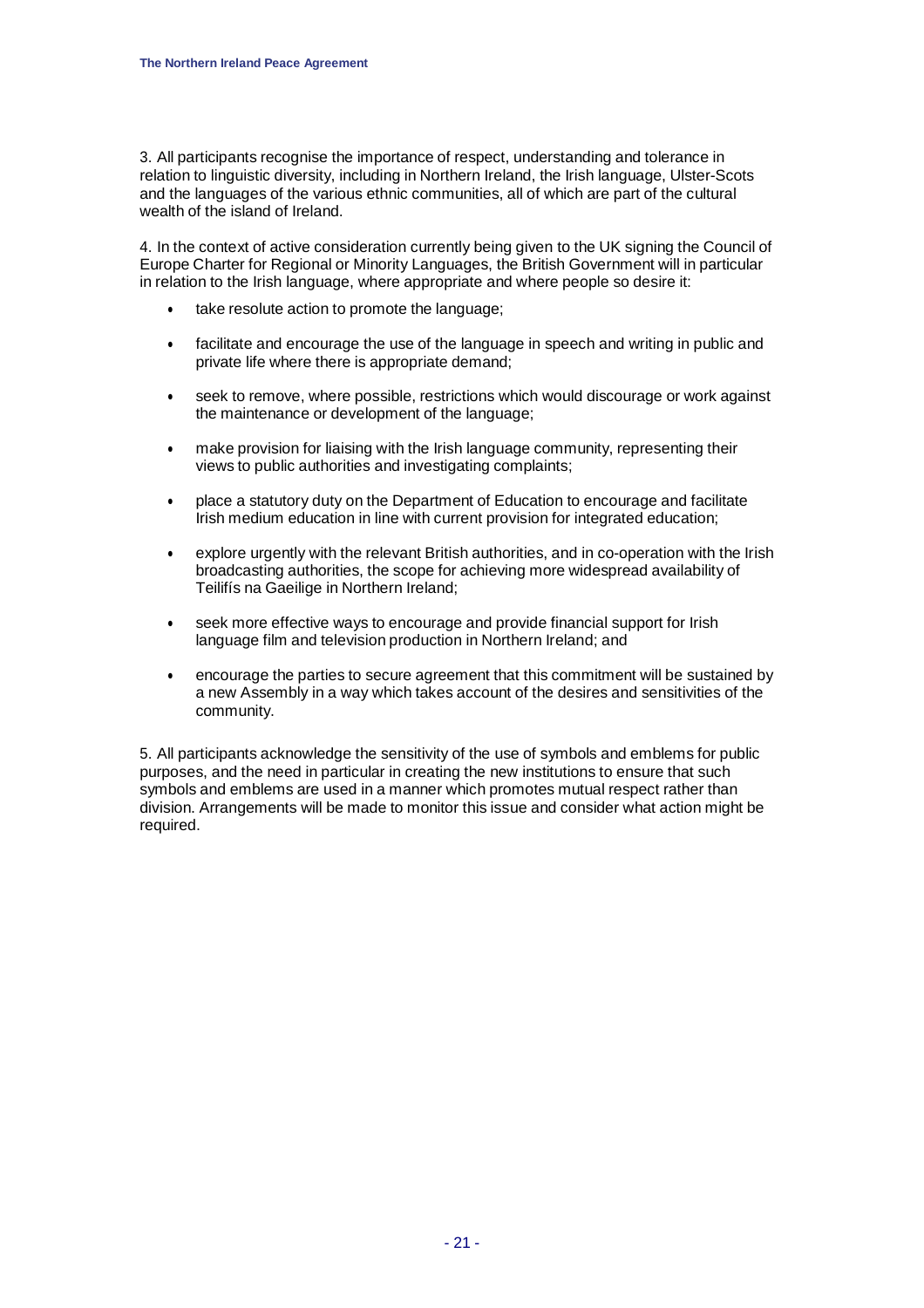# **DECOMMISSIONING**

1. Participants recall their agreement in the Procedural Motion adopted on 24 September 1997 "that the resolution of the decommissioning issue is an indispensable part of the process of negotiation", and also recall the provisions of paragraph 25 of Strand 1 above.

2. They note the progress made by the Independent International Commissionon Decommissioning and the Governments in developing schemes which can represent a workable basis for achieving the decommissioning of illegally-held arms in the possession of paramilitary groups.

3. All participants accordingly reaffirm their commitment to the total disarmament of all paramilitary organisations. They also confirm their intention to continue to work constructively and in good faith with the Independent Commission, and to use any influence they may have, to achieve the decommissioning of all paramilitary arms within two years following endorsement in referendums North and South of the agreement and in the context of the implementation of the overall settlement.

4. The Independent Commission will monitor, review and verifyprogresson decommissioning of illegal arms, and will report to both Governments at regular intervals.

6. Both Governments will take all necessary steps to facilitate the decommissioning process to include bringing the relevant schemes into force by the end of June.

# **SECURITY**

1. The participants note that the development of a peaceful environment on the basis of this agreement can and should meana normalisation of securityarrangements and practices.

2. The British Government will make progress towards the objective of as early a return as possible to normal security arrangements in Northern Ireland, consistent with the level of threat and with a published overall strategy, dealing with:

(i) the reduction of the numbers and role of the Armed Forces deployed in Northern Ireland to levels compatible with a normal peaceful society;

(ii) the removal of security installations;

- (iii) the removal of emergency powers in Northern Ireland; and
- (iv) other measures appropriate to and compatible with a normalpeaceful society.

3. The Secretary of State will consult regularly on progress, and the response to any continuing paramilitary activity, with the Irish Government and the political parties, as appropriate.

4. The British Government will continue its consultation on firearms regulation and control on the basis of the document published on 2 April 1998.

5. The Irish Government will initiate a wide-ranging review of the Offences Against the State Acts 1939-85 with a view to both reform and dispensing with those elements no longer required as circumstances permit.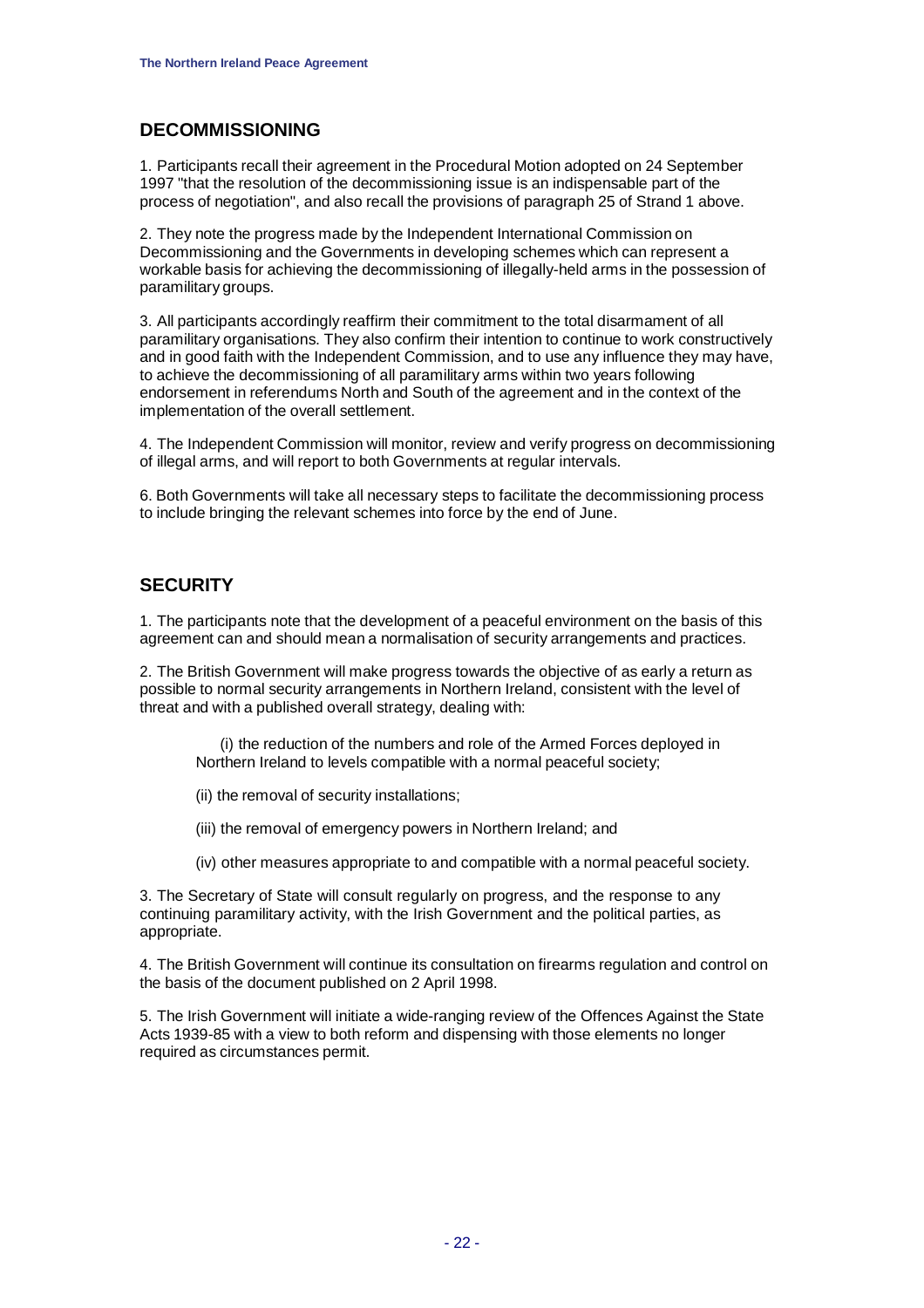# **POLICING AND JUSTICE**

1. The participants recognise that policing is a central issue in any society. Theyequally recognise that Northern Ireland's historyof deep divisions has made it highly emotive, with great hurt suffered and sacrifices made by many individuals and their families, including those in the RUC and other public servants. They believe that the agreement provides the opportunity for a new beginning to policing in Northern Ireland with a police service capable of attracting and sustaining support from the community as a whole. They also believe that this agreement offers a unique opportunity to bring about a new political dispensation which will recognise the full and equal legitimacyand worth of the identities, senses of allegiance and ethos of all sections of the community in Northern Ireland. They consider that this opportunity should inform and underpin the development of a police service representative in terms of the make-up of the community as a whole and which, in a peaceful environment, should be routinely unarmed.

2. The participants believe it essential that policing structures and arrangements are such that the police service is professional, effective and efficient, fair and impartial, free from partisan political control; accountable, both under the law for its actions and to the community it serves; representative of the society it polices, and operates within a coherent and cooperative criminal justice system, which conforms with humanrights norms. The participants also believe that those structures and arrangements must be capable of maintaining law and order including responding effectively to crime and to any terrorist threat and to public order problems. A police service which cannot do so will fail to win public confidence and acceptance. Theybelieve that any such structures and arrangements should be capable of delivering a policing service, in constructive and inclusive partnerships with the community at all levels, and with the maximum delegation of authority and responsibility, consistent with the foregoing principles. These arrangements should be based on principles of protection of human rights and professional integrity and should be unambiguously accepted and actively supported by the entire community.

3. An independent Commission will be established to make recommendations for future policing arrangements in Northern Ireland including means of encouraging widespread community support for these arrangements within the agreed framework of principles reflected in the paragraphs above and in accordance with the terms of reference at Annex A. The Commission will be broadly representative with expert and international representation among its membership and will be asked to consult widely and to report no later than Summer 1999.

4. The participants believe that the aims of the criminal justice system are to:

- deliver a fair and impartial system of justice to the community;
- be responsive to the community's concerns, and encouraging community involvement where appropriate;
- have the confidence of all parts of the community; and
- deliver justice efficiently and effectively.

5. There will be a parallel wide-ranging review of criminal justice (other than policing and those aspects of the system relating to the emergency legislation) to be carried out by the British Government through a mechanism with an independent element, in consultation with the political parties and others. The review will commence as soon as possible, will include wide consultation, and a report will be made to the Secretary of State no later than Autumn 1999. Terms of Reference are attached at Annex B.

6. Implementation of the recommendations arising from both reviews will be discussed with the political parties and with the Irish Government.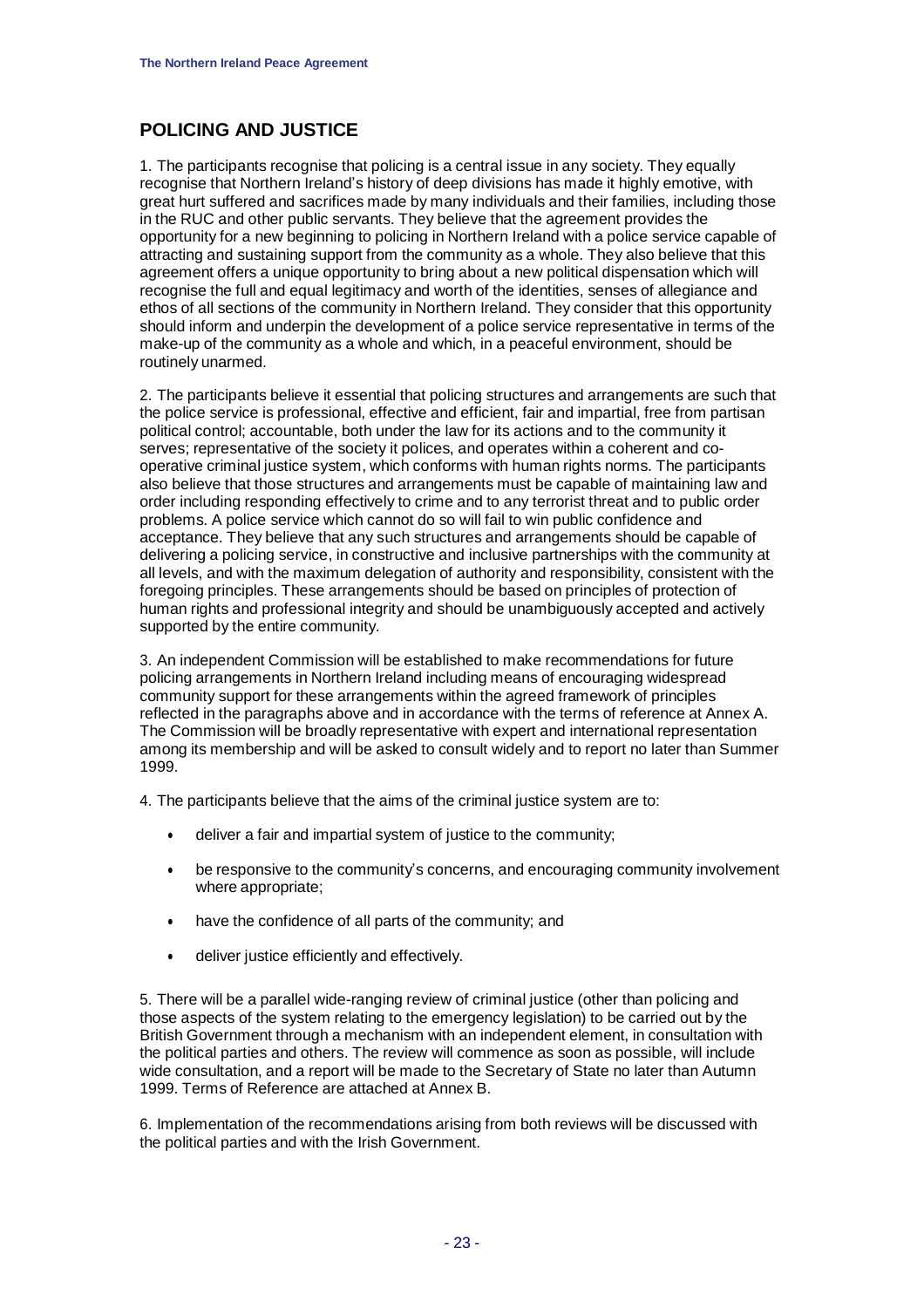7. The participants also note that the British Government remains ready in principle, with the broad support of the political parties, and after consultation, as appropriate, with the Irish Government, in the context of ongoing implementation of the relevant recommendations, to devolve responsibility for policing and justice issues.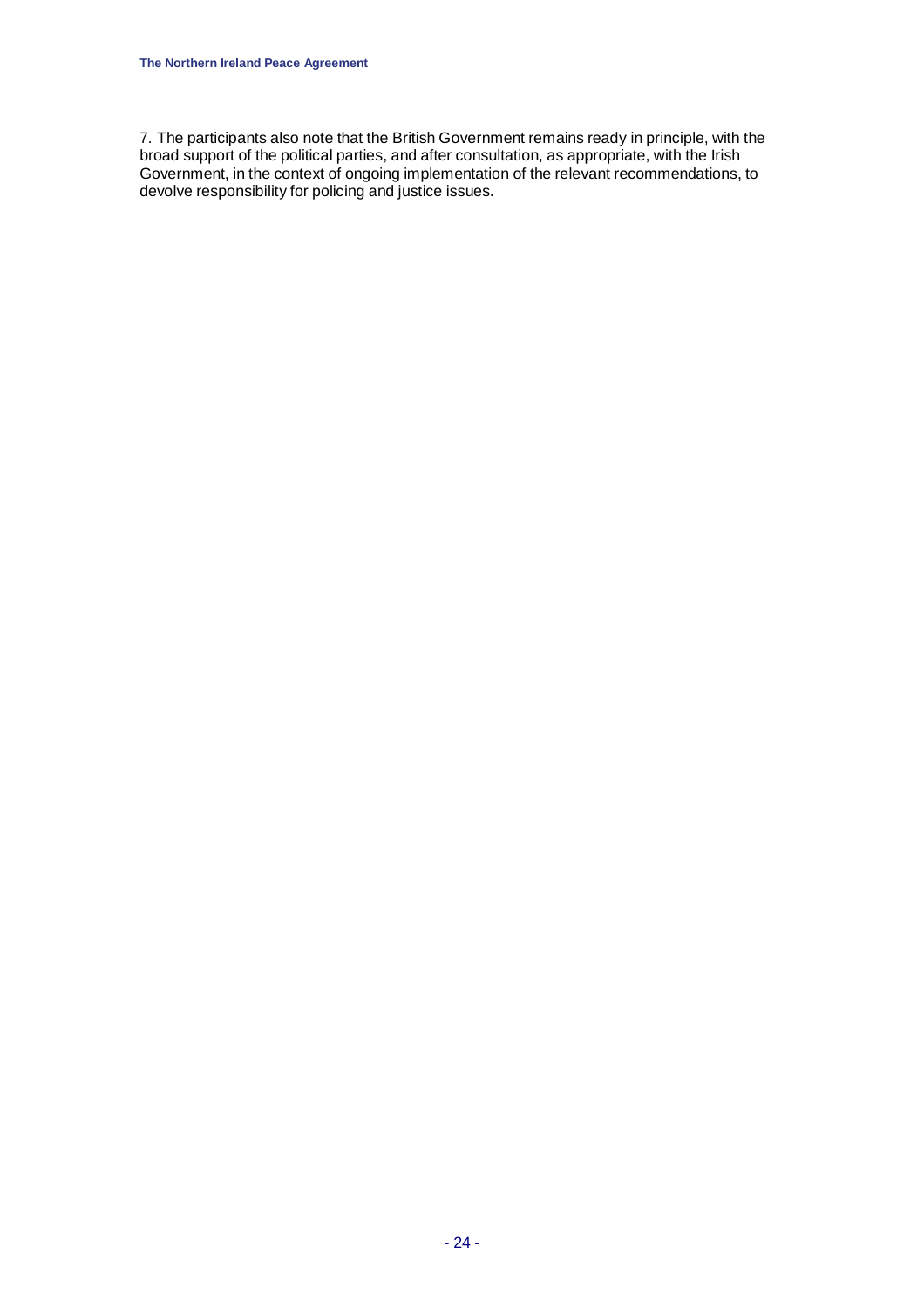# **ANNEX A**

#### **COMMISSION ON POLICING FOR NORTHERN IRELAND**

#### **Terms of Reference**

Taking account of the principles on policing as set out in the agreement, the Commission will inquire into policing in Northern Ireland and, on the basis of its findings, bring forward proposals for future policing structures and arrangements, including means of encouraging widespread community support for those arrangements.

Its proposals on policing should be designed to ensure that policing arrangements, including composition, recruitment, training, culture, ethos and symbols, are such that in a new approach Northern Ireland has a police service that can enjoy widespread support from, and is seen as an integral part of, the communityas a whole.

Its proposals should include recommendations covering any issues such as re-training, job placement and educational and professional development required in the transitionto policing in a peaceful society.

Its proposals should also be designed to ensure that:

- the police service is structured, managed and resourced so that it can be effective in discharging its full range of functions (including proposals on any necessary arrangements for the transition to policing in a normal peaceful society);
- the police service is delivered in constructive and inclusive partnerships with the community at all levels with the maximum delegation of authority and responsibility;
- the legislative and constitutionalframework requires the impartial discharge of policing functions and conforms with internationallyaccepted norms in relation to policing standards;
- the police operate within a clear framework of accountability to the law and the community they serve, so:
- theyare constrained by, accountable to and act only within the law;
- their powers and procedures, like the law they enforce, are clearlyestablished and publicly available;
- there are open, accessible and independent means of investigating and adjudicating upon complaints against the police;
- there are clearlyestablished arrangements enabling local people, and their political representatives, to articulate their views and concerns about policing and to establish publiclypolicing priorities and influence policing policies, subject to safeguards to ensure police impartiality and freedom from partisan political control;
- there are arrangements for accountability and for the effective, efficient and economic use of resources in achieving policing objectives;
- there are means to ensure independent professional scrutiny and inspection of the police service to ensure that proper professional standards are maintained;
- the scope for structured co-operation with the Garda Siochana and other police forces is addressed; and
- the management of public order events which can impose exceptional demands on policing resources is also addressed.

The Commission should focus on policing issues, but if it identifies other aspects of the criminal justice system relevant to its work on policing, including the role of the police in prosecution, then it should draw the attention of the Government to those matters. The Commission should consult widely, including with non-governmentalexpert organisations, and through such focus groups as they consider it appropriate to establish.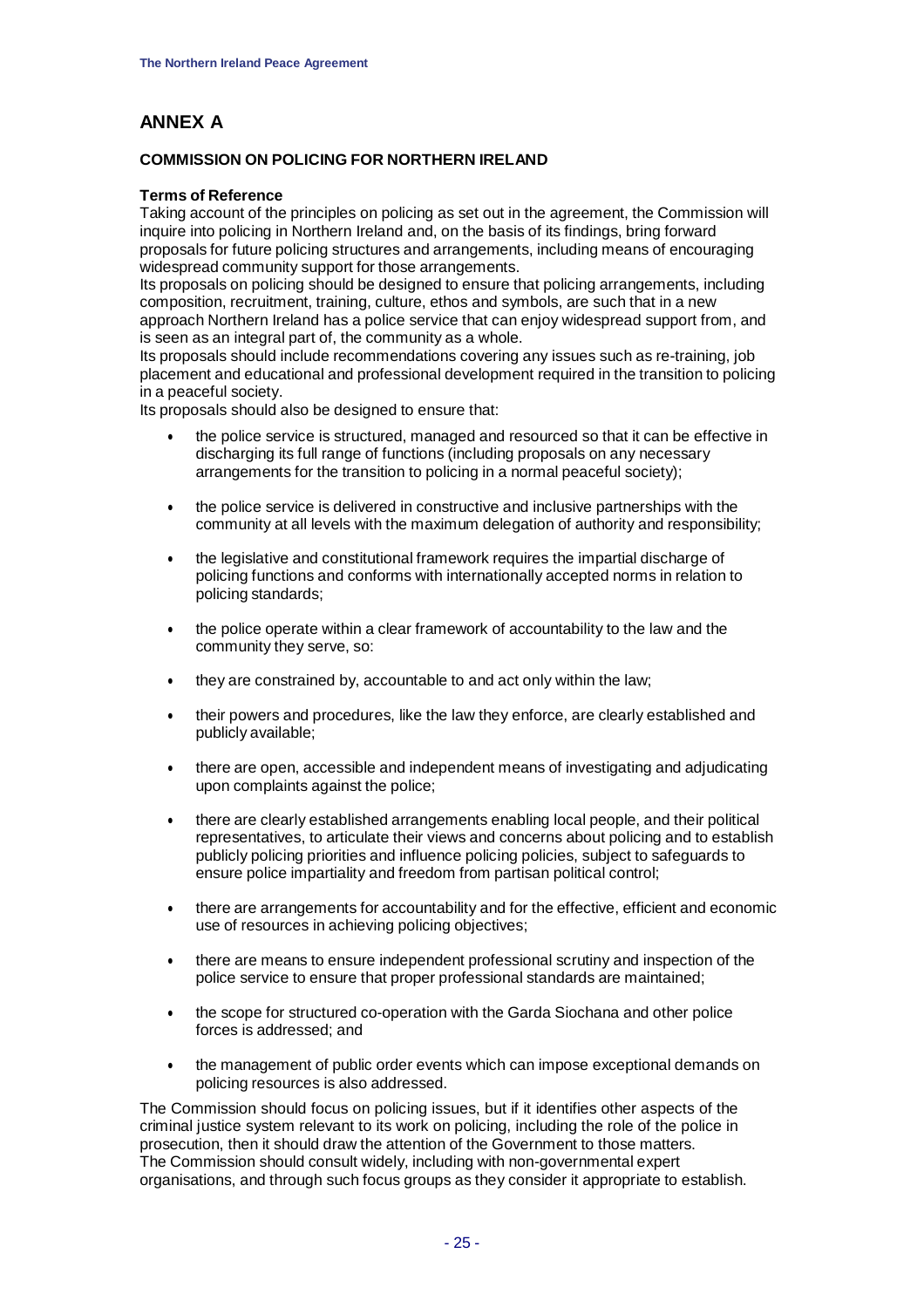The Government proposes to establish the Commission as soon as possible, with the aim of it starting work as soon as possible and publishing its final report by Summer 1999.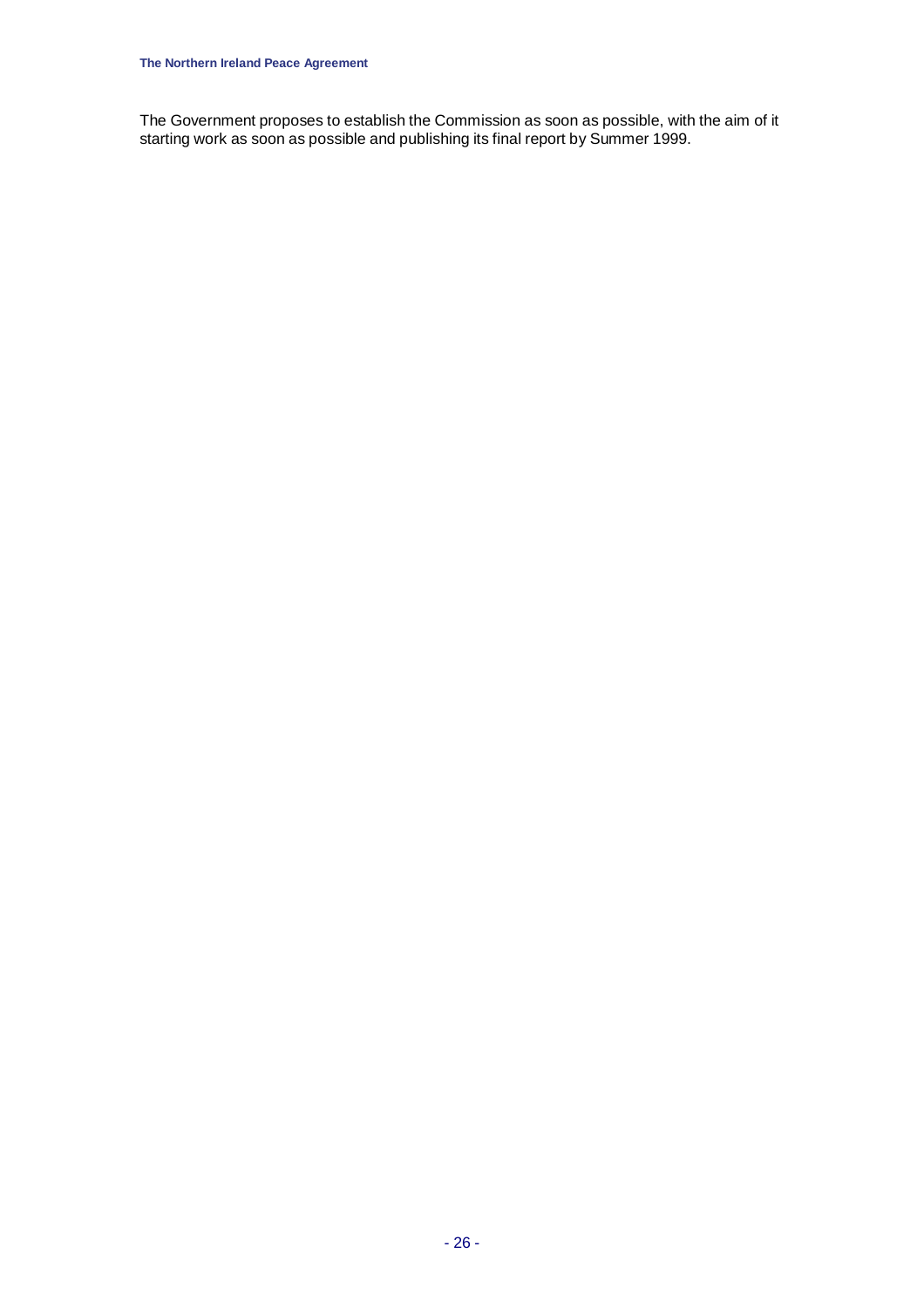# **ANNEX B**

#### **REVIEW OF THE CRIMINAL JUSTICE SYSTEM**

#### **Terms of Reference**

Taking account of the aims of the criminal justice system as set out in the Agreement, the review willaddress the structure, management and resourcing of publicly funded elements of the criminal justice system and will bring forward proposals for future criminal justice arrangements (other than policing and those aspects of the system relating to emergency legislation, which the Government is considering separately) covering such issues as:

- the arrangements for making appointments to the judiciary and magistracy, and safeguards for protecting their independence;
- the arrangements for the organisation and supervision of the prosecution process, and for safeguarding its independence;
- measures to improve the responsiveness and accountabilityof, and any lay participation in the criminal justice system;
- mechanisms for addressing law reform;
- the scope for structured co-operation between the criminal justice agencies on both parts of the island; and
- the structure and organisation of criminal justice functions that might be devolved to an Assembly, including the possibility of establishing a Department of Justice, while safeguarding the essential independence of many of the key functions in this area.

The Government proposes to commence the review as soon as possible, consulting with the political parties and others, including non-governmental expert organisations. The review will be completed by Autumn 1999.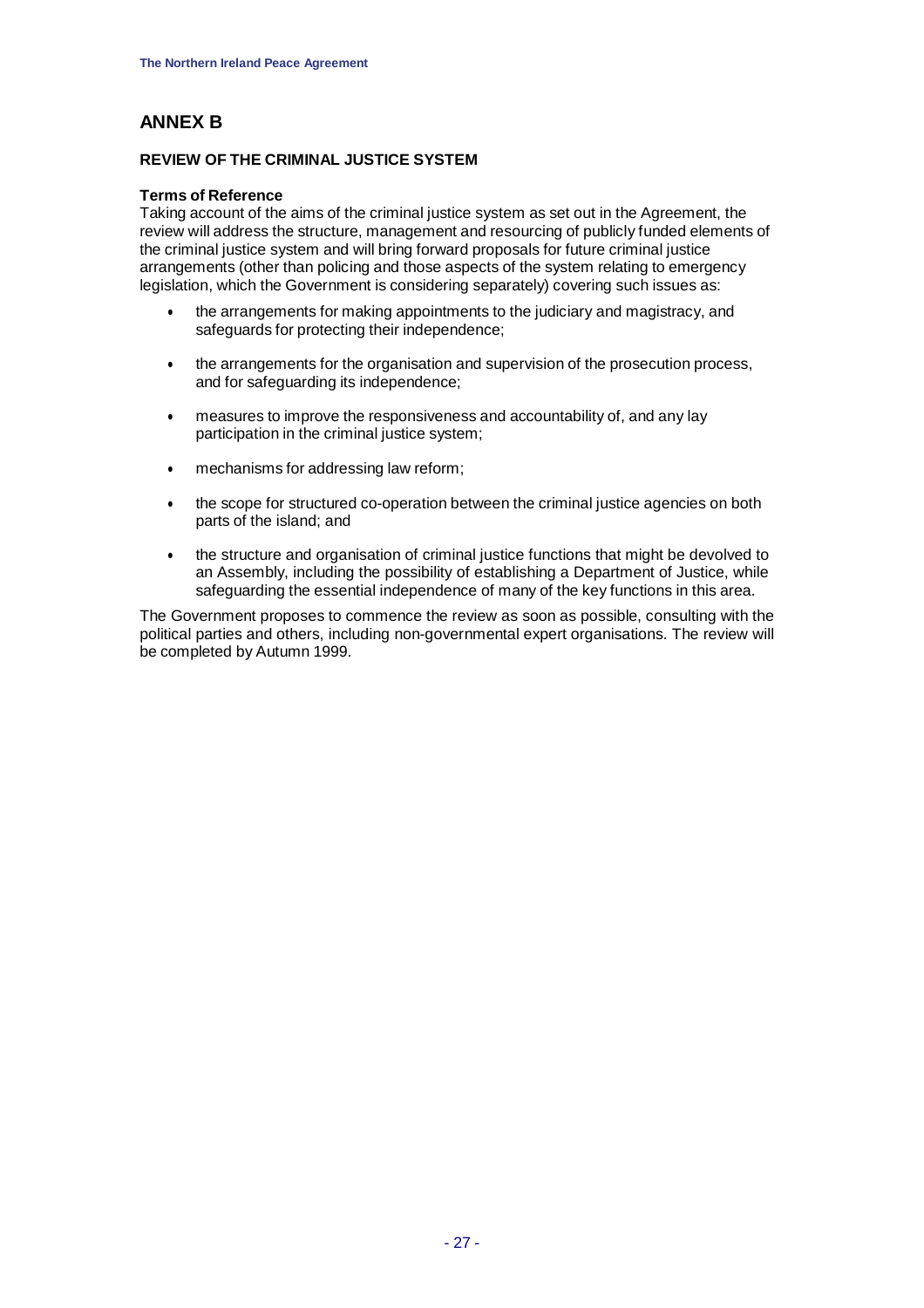# **PRISONERS**

1. Both Governments will put in place mechanisms to provide for an accelerated programme for the release of prisoners, including transferred prisoners, convicted of scheduled offences in Northern Ireland or, in the case of those sentenced outside Northern Ireland, similar offences (referred to hereafter as qualifying prisoners). Any such arrangements will protect the rights of individual prisoners under national and international law.

2. Prisoners affiliated to organisations which have not established or are not maintaining a complete and unequivocal ceasefire will not benefit from the arrangements. The situation in this regard will be kept under review.

3. Both Governments will complete a review process within a fixed time frame and set prospective release dates for all qualifying prisoners. The review process would provide for the advance of the release dates of qualifying prisoners while allowing account to be taken of the seriousness of the offences for which the person was convicted and the need to protect the community. In addition, the intention would be that should the circumstances allow it, any qualifying prisoners who remained in custody two years after the commencement of the scheme would be released at that point.

4. The Governments will seek to enact the appropriate legislation to give effect to these arrangements by the end of June 1998.

5. The Governments continue to recognise the importance of measures to facilitate the reintegration of prisoners into the community byproviding support both prior to and after release, including assistance directed towards availing of employment opportunities, retraining and/or re-skilling, and further education.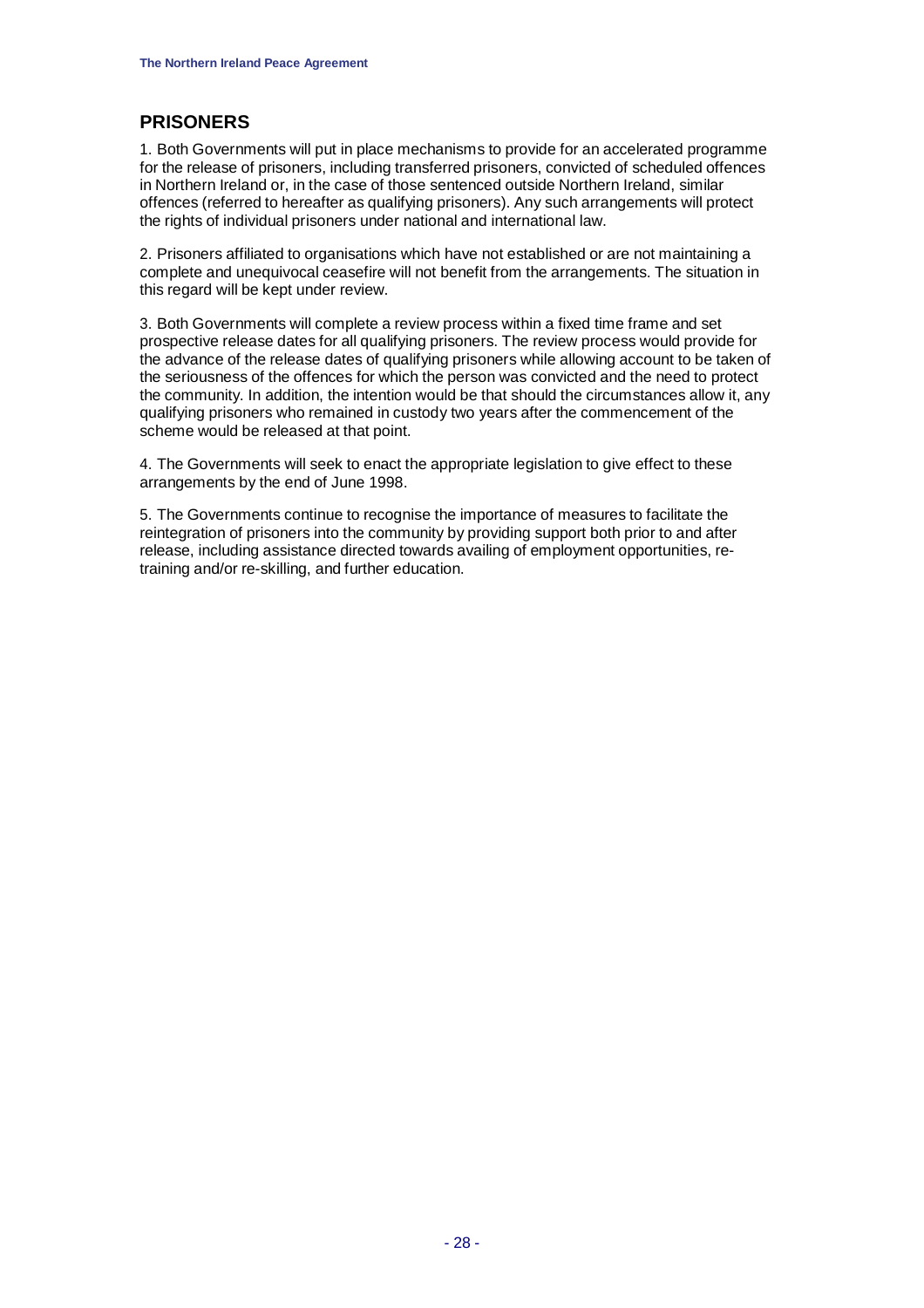# **VALIDATION, IMPLEMENTATION AND REVIEW**

### **Validation and Implementation**

1. The two Governments will as soon as possible sign a new British-Irish Agreement replacing the 1985 Anglo-Irish Agreement, embodying understandings on constitutional issuesand affirming their solemn commitment to support and, where appropriate, implement the agreement reached by the participants in the negotiations which shall be annexed to the British-IrishAgreement.

2. Each Government will organise a referendum on 22 May1998. Subject to Parliamentary approval, a consultative referendum in Northern Ireland, organised under the terms of the Northern Ireland (Entry to Negotiations, etc.) Act 1996, will address the question: "Do you support the agreement reached in the multi-party talks on Northern Ireland and set out in Command Paper 3883?". The Irish Government will introduce and support in the Oireachtas a Bill to amend the Constitution as described in paragraph 2 of the section "Constitutional Issues" and in Annex B, as follows: (a) to amend Articles 2 and 3 as described in paragraph 8.1 in Annex B above and (b) to amend Article 29 to permit the Government to ratify the new British-Irish Agreement. On passage by the Oireachtas, the Bill will be put to referendum.

3. If majorities of those voting in each of the referendums support this agreement, the Governments will then introduce and support, in their respective Parliaments, such legislation as maybe necessary to give effect to all aspects of this agreement, and will take whatever ancillary steps as may be required including the holding of elections on 25 June, subject to parliamentary approval, to the Assembly, which would meet initially in a "shadow" mode. The establishment of the North-South Ministerial Council, implementation bodies, the British-Irish Council and the British-Irish Intergovernmental Conference and the assumption by the Assembly of its legislative and executive powers will take place at the same time on the entry into force of the British-Irish Agreement.

4. In the interim, aspects of the implementation of the multi-party agreement will be reviewed at meetings of those parties relevant in the particular case (taking into account, once Assemblyelections have been held, the results of those elections), under the chairmanship of the British Government or the two Governments, as maybe appropriate; and representatives of the two Governments and all relevant parties may meet under independent chairmanship to review implementation of the agreement as a whole.

# **Review procedures following implementation**

5. Each institution may, at any time, review anyproblems that mayarise in its operation and, where no other institution is affected, take remedial action in consultation as necessary with the relevant Government or Governments. It will be for each institution to determine its own procedures for review.

6. If there are difficulties in the operation of a particular institution, which have implications for another institution, they may review their operations separatelyand jointly and agree on remedial action to be taken under their respective authorities.

7. If difficulties arise which require remedial action across the range of institutions, or otherwise require amendment of the British-Irish Agreement or relevant legislation, the process of review will fall to the two Governments in consultation with the parties in the Assembly. Each Government will be responsible for action in its own jurisdiction.

8. Notwithstanding the above, each institution will publish an annual report on its operations. In addition, the two Governments and the parties in the Assembly will convene a conference 4 years after the agreement comes into effect, to review and report on its operation.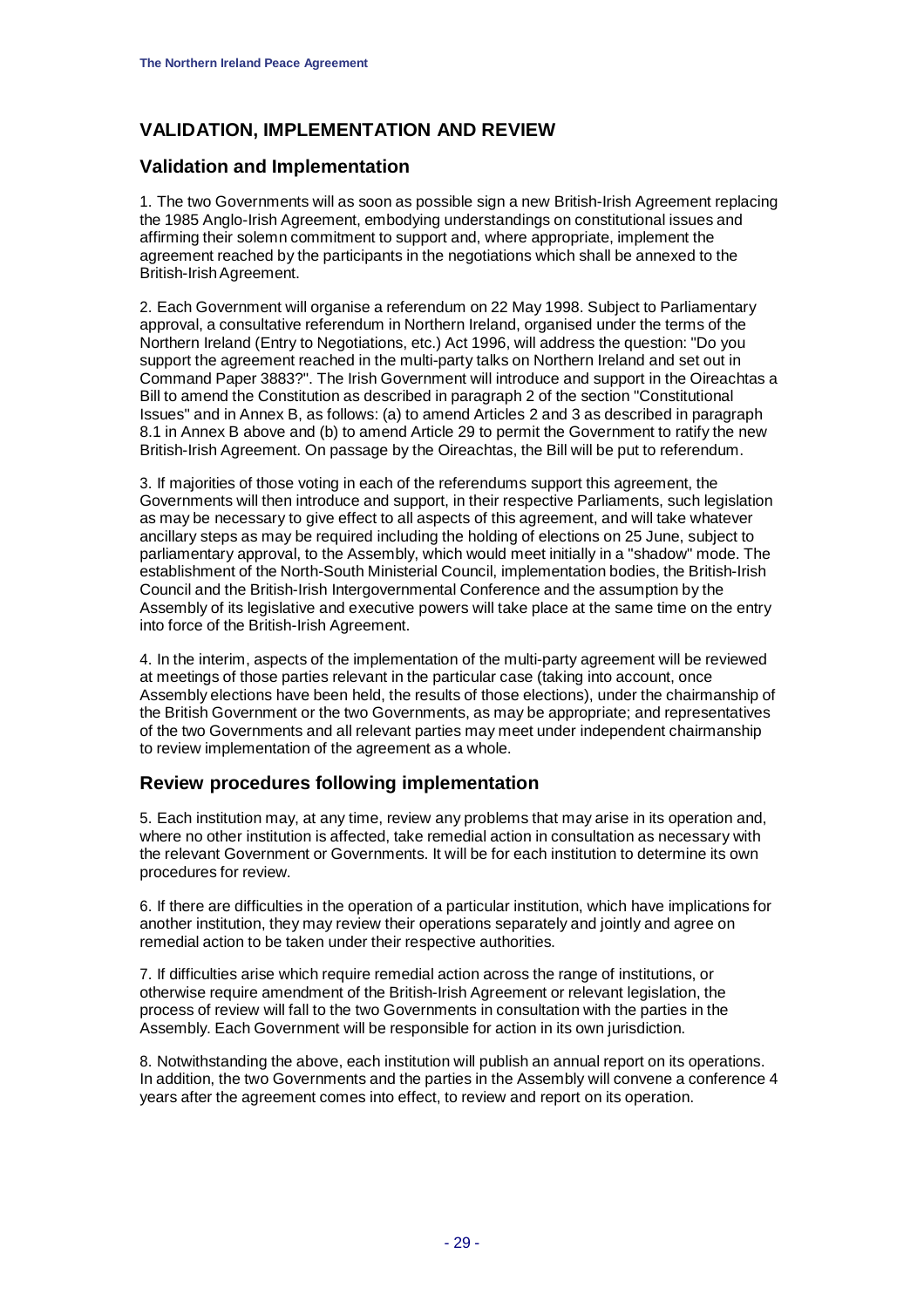### **AGREEMENT BETWEEN THE GOVERNMENT OF THE UNITED KINGDOM OF GREAT BRITAIN AND NORTHERN IRELAND**

### **AND**

## **THE GOVERNMENT OF IRELAND**

The British and Irish Governments:

Welcoming the strong commitment to the Agreement reached on 10th April 1998 by themselves and other participants in the multi-party talks and set out in Annex 1 to this Agreement (hereinafter "the Multi-Party Agreement");

Considering that the Multi-Party Agreement offers an opportunity for a new beginning in relationships within Northern Ireland, within the island of Ireland and between the peoples of these islands;

Wishing to develop still further the unique relationship between their peoples and the close co-operation between their countries as friendly neighbours and as partners in the European Union;

Reaffirming their total commitment to the principles of democracyand non-violence which have been fundamental to the multi-party talks;

Reaffirming their commitment to the principles of partnership, equalityand mutual respect and to the protection of civil, political, social, economic and cultural rights in their respective jurisdictions;

Have agreed as follows:

#### **ARTICLE 1**

The two Governments:

(i) recognise the legitimacy of whatever choice is freely exercised bya majority of the people of Northern Ireland with regard to its status, whether they prefer to continue to support the Union with Great Britain or a sovereign united Ireland;

(ii) recognise that it is for the people of the island of Ireland alone, by agreement between the two parts respectively and without external impediment, to exercise their right of selfdetermination on the basis of consent, freely and concurrently given, North and South, to bring about a united Ireland, if that is their wish, accepting that this right must be achieved and exercised with and subject to the agreement and consent of a majority of the people of Northern Ireland;

(iii) acknowledge that while a substantial section of the people in Northern Ireland share the legitimate wish of a majority of the people of the island of Ireland for a united Ireland, the present wish of a majority of the people of Northern Ireland, freely exercised and legitimate, is to maintain the Union and accordingly, that Northern Ireland's status as part of the United Kingdom reflects and relies upon that wish; and that it would be wrong to make any change in the status of Northern Ireland save with the consent of a majorityof its people;

(iv) affirm that, if in the future, the people of the island of Ireland exercise their right of selfdetermination on the basis set out in sections (i) and (ii) above to bring about a united Ireland, it will be a binding obligation on both Governments to introduce and support in their respective Parliaments legislation to give effect to that wish;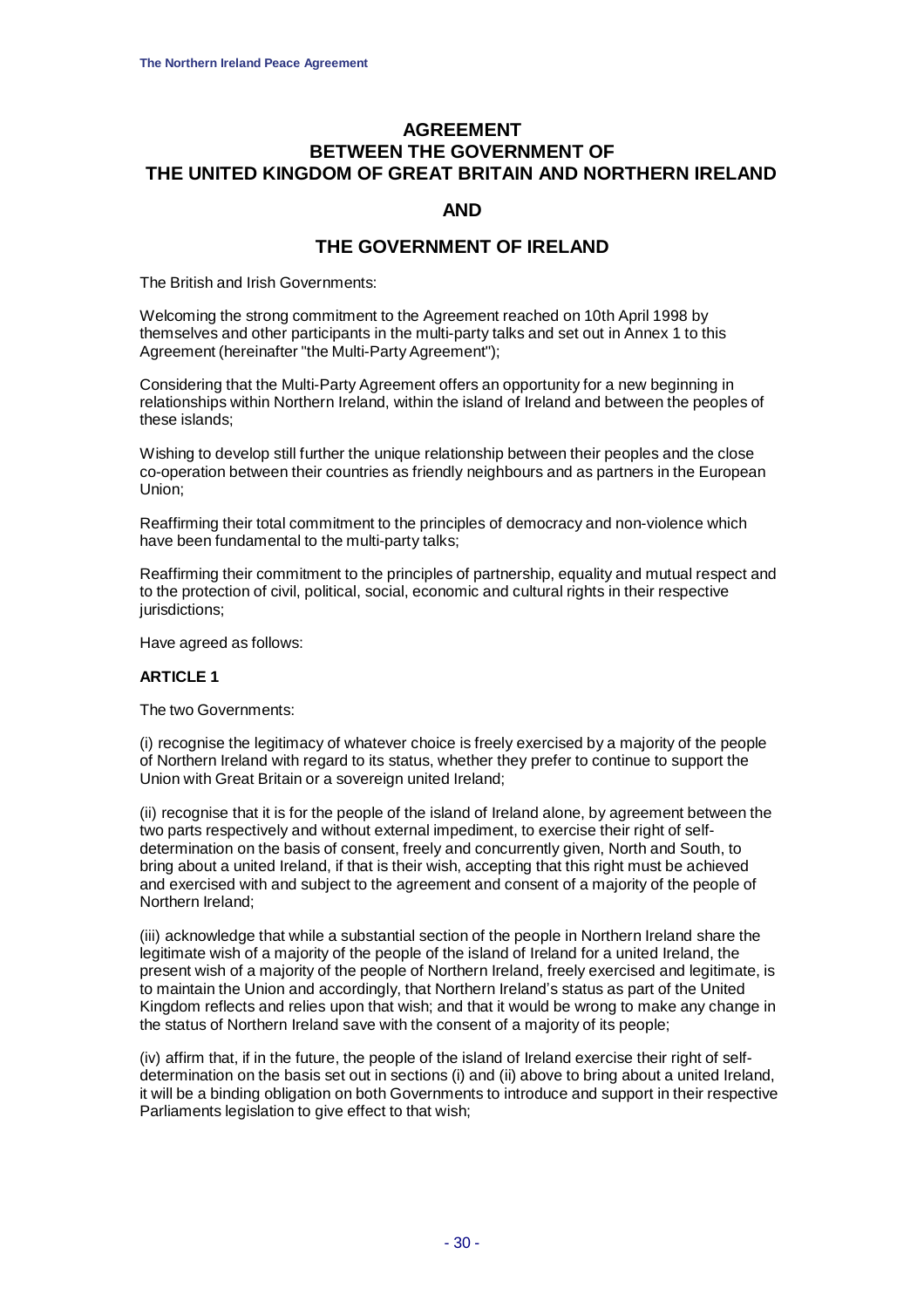(v) affirm that whatever choice is freelyexercised by a majority of the people of Northern Ireland, the power of the sovereign government with jurisdiction there shall be exercised with rigorous impartiality on behalf of all the people in the diversityof their identities and traditions and shall be founded on the principles of full respect for, and equality of, civil, political, social and cultural rights, of freedom from discrimination for all citizens, and of parity of esteem and of just and equal treatment for the identity, ethos and aspirations of both communities;

(vi) recognise the birthright of all the people of Northern Ireland to identify themselves and be accepted as Irish or British, or both, as they may so choose, and accordingly confirm that their right to hold both British and Irish citizenship is accepted by both Governments and would not be affected by any future change in the status of Northern Ireland.

#### **ARTICLE 2**

The two Governments affirm their solemn commitment to support, and where appropriate implement, the provisions of the Multi-Party Agreement. In particular there shall be established in accordance with the provisions of the Multi-Party Agreement immediately on the entry into force of this Agreement, the following institutions:

(i) a North/South Ministerial Council;

(ii) the implementation bodies referred to in paragraph 9 (ii) of the section entitled "Strand Two" of the Multi-Party Agreement;

(iii) a British-Irish Council;

(iv) a British-Irish Intergovernmental Conference.

#### **ARTICLE 3**

(1) This Agreement shall replace the Agreement between the British and Irish Governments done at Hillsborough on 15th November 1985 which shall cease to have effect on entry into force of this Agreement.

(2) The Intergovernmental Conference established by Article 2 of the aforementioned Agreement done on 15th November 1985 shall cease to exist on entry into force of this Agreement.

#### A**RTICLE 4**

(1) It shall be a requirement for entry into force of this Agreement that:

(a) British legislation shall have been enacted for the purpose of implementing the provisions of Annex A to the section entitled "Constitutional Issues" of the Multi-Party Agreement;

(b) the amendments to the Constitution of Ireland set out in Annex B to the section entitled "Constitutional Issues" of the Multi-Party Agreement shall have been approved by Referendum;

(c) such legislation shall have been enacted as may be required to establish the institutions referred to in Article 2 of this Agreement.

(2) Each Government shall notify the other in writing of the completion, so far as it is concerned, of the requirements for entry into force of this Agreement. This Agreement shall enter into force on the date of the receipt of the later of the two notifications.